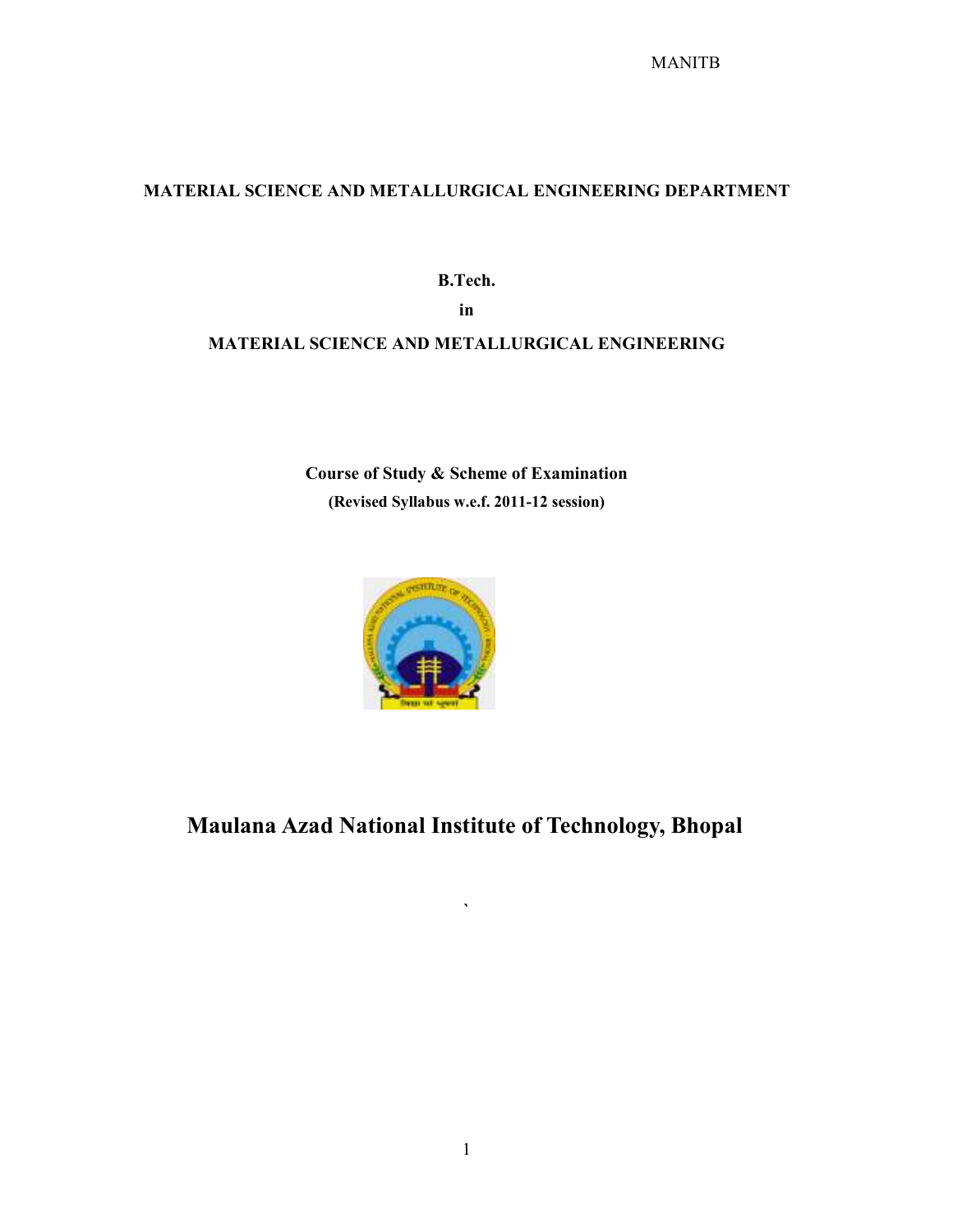| 3                                             | $\overline{4}$                                                         | 5                                                               | 6                               | 7                               | 8                                                          |
|-----------------------------------------------|------------------------------------------------------------------------|-----------------------------------------------------------------|---------------------------------|---------------------------------|------------------------------------------------------------|
|                                               |                                                                        | Theory                                                          |                                 |                                 |                                                            |
| Maths - III                                   | Electronic and<br>Magnetic<br>Properties of<br>Materials<br>$(Phys-3)$ | Iron Making                                                     | Powder<br>Metallurgy            | Surface<br>Engineering          | Industrial<br>Management<br>$(H-4)$                        |
| Thermodynamics                                | Chemical<br>Characterization<br>of Materials<br>$(CH-3)$               | Numerical<br>Methods &<br>Computer<br>Applications<br>$(MTH-4)$ | Metal Forming<br>Processes      | Casting and<br>Welding          | Manufacturing<br>process:<br>Selection and<br>their Design |
| Introduction to<br>Manufacturing<br>Processes | Metallurgical<br>Kinetics                                              | Non Ferrous<br>Extraction                                       | <b>Heat Treatment</b>           | Elective-I                      | Elective-III                                               |
| <b>Basic Material</b><br>Science              | Material Testing                                                       | Phase<br>Equilibrium in<br>Materials                            | <b>Steel Making</b>             | Elective-II                     | Elective-IV                                                |
| Mechanical<br>Behavior of<br>Materials        | Fuel, Furnace<br>and Refractory                                        | Characterization<br>of Materials                                | Humanities<br>$(H-3)$           | Open Elective                   |                                                            |
| Humanities<br>$(H-2)$                         | Polymeric<br>Materials                                                 | Ceramics<br>Materials                                           | Manufacturing<br>Process- I Lab |                                 | $\overline{\phantom{a}}$                                   |
| Material Science<br>Lab.                      | Material Testing<br>Lab                                                | Process<br>Metallurgy Lab.                                      | <b>Heat Treatment</b><br>Lab    | Manufacturing<br>Process-II Iab | Major Project                                              |
| Manufacturing<br>Processes Lab.               | Physical Met.<br>Lab                                                   | Characterization<br>of Material Lab                             | Minor Project                   | Surface<br>Engineering<br>Lab   |                                                            |
|                                               |                                                                        | Ceramics and<br>polymers Lab.                                   |                                 | Major Project<br>$&$ seminar    |                                                            |
|                                               | General<br>Proficiency                                                 |                                                                 | General<br>Proficiency          |                                 | General<br>Proficiency                                     |

# SEMESTER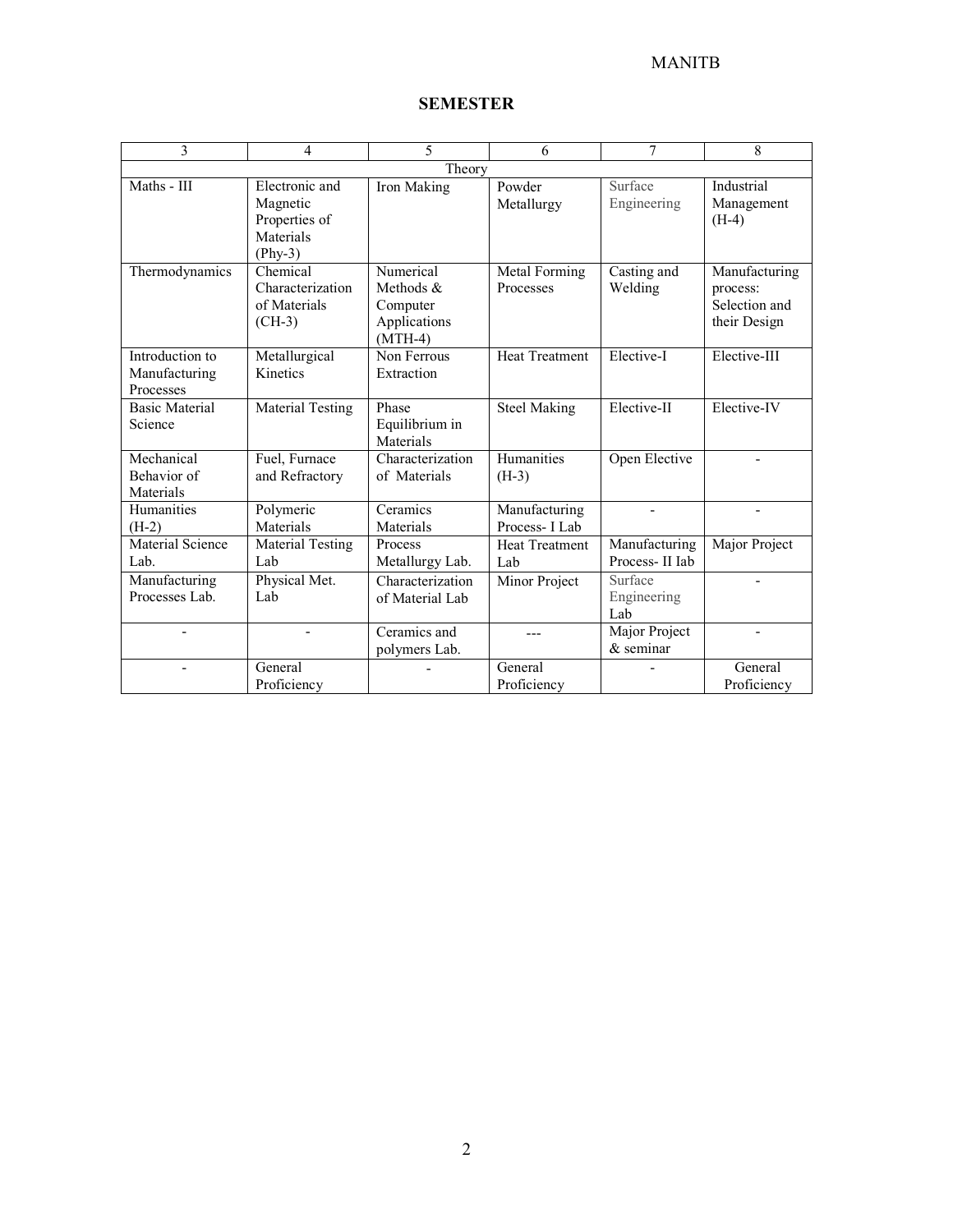#### COURSE OF STUDY AND SCHEME OF EXAMINATION (proposed w.e.f. July 2008)

# B. Tech. (MATERIALS AND METALLURGICAL ENGINEERING)

#### III-SEMESTER

| Course No.        | Subject                        |                          | Scheme of studies |    | No. & duration |               | Credits                  |    |                          | Total   |   |
|-------------------|--------------------------------|--------------------------|-------------------|----|----------------|---------------|--------------------------|----|--------------------------|---------|---|
|                   |                                |                          | periods per week  |    | of Theory      |               |                          |    |                          | Credits |   |
|                   |                                |                          |                   |    |                | papers        |                          |    |                          |         |   |
|                   |                                | Ι.                       |                   | P  | N <sub>o</sub> | Hrs.          | Ι.                       |    | P                        |         |   |
| <b>MTH-208</b>    | Numerical Analysis             | 3                        |                   |    |                | 3             | 3                        |    | $\overline{\phantom{0}}$ | 4       |   |
| <b>ME-208</b>     | Thermodynamics                 | 3                        |                   |    |                | 3             | 3                        |    | $\overline{\phantom{0}}$ | 4       |   |
| $ME-209$          | Introduction to                |                          | 3                 |    |                | 3             | 3                        |    |                          | 4       |   |
|                   | <b>Manufacturing Processes</b> |                          |                   |    |                |               |                          |    |                          |         |   |
| <b>MSME - 201</b> | <b>Basic Material Science</b>  | 3                        |                   |    |                | $\mathcal{E}$ | 3                        |    | $\overline{\phantom{0}}$ | 4       |   |
| <b>MSME - 202</b> | Mechanical Behavior of         |                          | 3                 |    |                | 3             | 3                        | 1  |                          | 4       |   |
|                   | Materials                      |                          |                   |    |                |               |                          |    |                          |         | ۰ |
| $H-208$           | Humanities (H-2)               | 3                        |                   |    |                | 3             | 3                        |    | $\overline{\phantom{0}}$ | 4       |   |
| <b>MSME</b> - 241 | Material Science Lab.          | $\overline{\phantom{a}}$ |                   | 4  |                |               | $\overline{\phantom{0}}$ |    | 4                        | 4       |   |
| <b>ME-248</b>     | Manufacturing Processes        |                          |                   | 4  |                |               |                          |    | 4                        | 4       |   |
|                   | Lab.                           |                          |                   |    |                |               |                          |    |                          |         |   |
|                   | Total                          | 18                       | 06                | 08 |                |               | 18                       | 06 | 08                       | 32      |   |

#### IV-SEMESTER

| Course No.        | Subject                                                         | Scheme of studies<br>periods per week |              | No. & duration<br>of Theory<br>papers |                | Credits |    |    | Total<br>Credits |                |
|-------------------|-----------------------------------------------------------------|---------------------------------------|--------------|---------------------------------------|----------------|---------|----|----|------------------|----------------|
|                   |                                                                 | L                                     | T            | P                                     | N <sub>0</sub> | Hrs.    | L  | T  | P                |                |
| <b>PHY-258</b>    | Electronic and Magnetic<br>Properties of Materials<br>$(Phv-3)$ | 3                                     | 1            |                                       | 1              | 3       | 3  | 1  |                  | 4              |
| CH-258            | Chemical<br>Characterization of<br>Materials (CH-3)             | 3                                     | $\mathbf{1}$ | -                                     | 1              | 3       | 3  | 1  |                  | 4              |
| <b>MSME -251</b>  | <b>Metallurgical Kinetics</b>                                   | 3                                     | 1            | -                                     |                | 3       | 3  |    | $\blacksquare$   | $\overline{4}$ |
| <b>MSME - 252</b> | Material Testing                                                | 3                                     | 1            | ٠                                     |                | 3       | 3  | 1  |                  | 4              |
| <b>MSME - 253</b> | Furnace<br>and<br>Fuel<br>Refractory                            | 3                                     | 1            |                                       | 1              | 3       | 3  | 1  |                  | 4              |
| <b>MSME - 254</b> | Polymeric Materials                                             | 3                                     | 1            | ۰                                     |                | 3       | 3  |    | ۰                | $\overline{4}$ |
| <b>MSME - 291</b> | Material Testing Lab                                            | Ξ.                                    | -            | $\overline{4}$                        | -              | ۰       |    | -  | 4                | 4              |
| <b>MSME - 292</b> | Physical Metallurgy Lab                                         |                                       |              | $\overline{4}$                        |                |         |    | -  | $\overline{4}$   | $\overline{4}$ |
| <b>MSME - 299</b> | General Proficiency<br>۰                                        |                                       |              | ۰                                     |                |         |    | -  | $\overline{4}$   | $\overline{4}$ |
|                   | <b>Total</b>                                                    | 18                                    | 06           | 08                                    |                |         | 18 | 06 | 10               | 36             |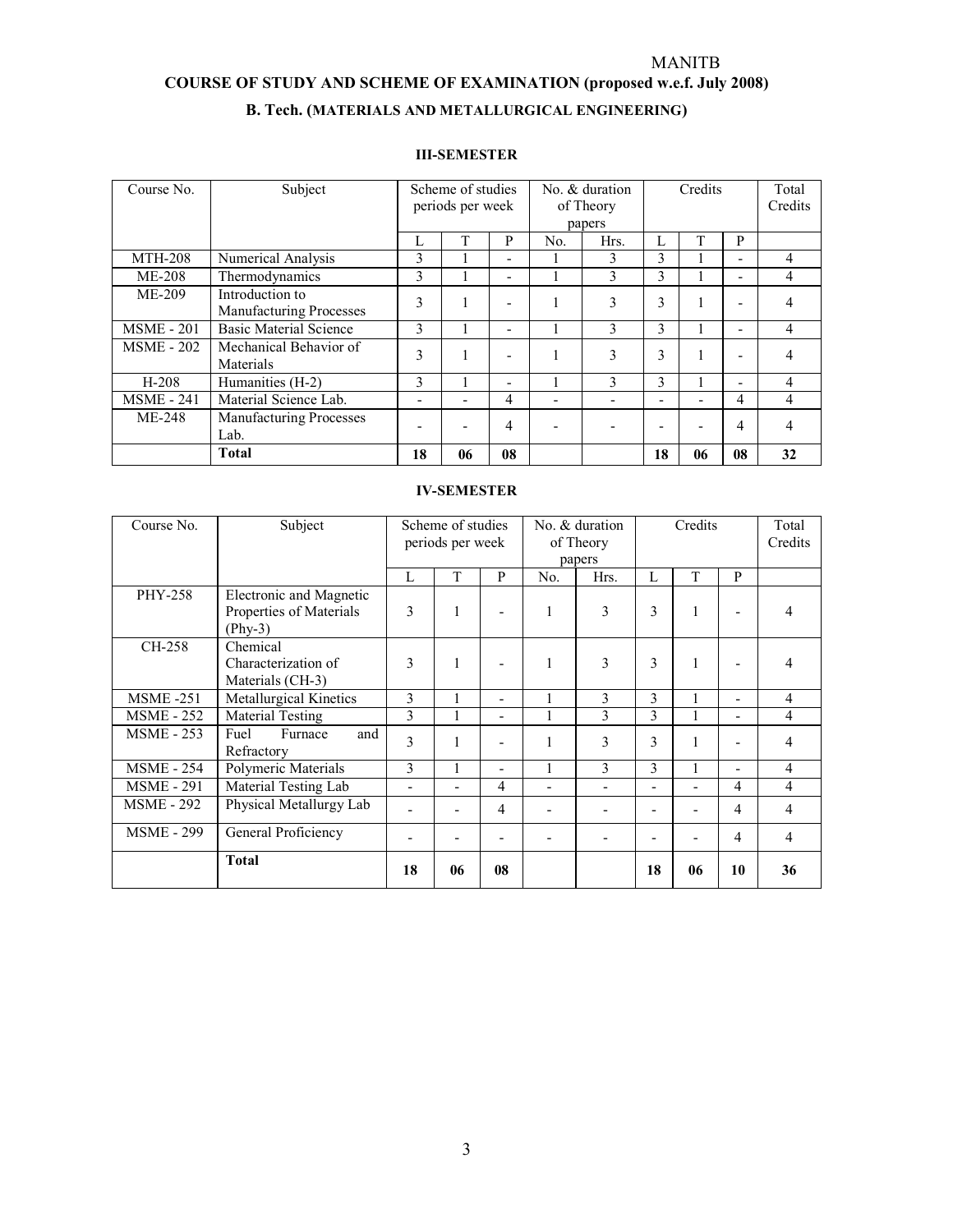# WANITB

| Course No.                                | Subject                                                          |   | Scheme of<br>studies periods<br>per week |                | No. & duration<br>of Theory<br>papers |                          | Credits                  |                          |                          | Total<br>Credits |
|-------------------------------------------|------------------------------------------------------------------|---|------------------------------------------|----------------|---------------------------------------|--------------------------|--------------------------|--------------------------|--------------------------|------------------|
|                                           |                                                                  | L | T                                        | P              | No.                                   | Hrs.                     | L                        | T                        | P                        |                  |
| <b>MSME-301</b>                           | Iron Making                                                      | 3 |                                          |                |                                       | 3                        | 3                        |                          | $\blacksquare$           | 4                |
| <b>MTH-308</b>                            | Numerical Methods &<br><b>Computer Applications</b><br>$(MTH-4)$ |   | л.                                       | ۰              |                                       | 3                        | 3                        | 1                        |                          | 4                |
| <b>MSME-302</b>                           | Non Ferrous Extraction                                           | 3 |                                          | $\blacksquare$ |                                       | 3                        | 3                        | 1                        | $\overline{\phantom{a}}$ | $\overline{4}$   |
| MSME-303                                  | Phase Equilibria in<br>Materials                                 | 3 |                                          |                |                                       | 3                        | 3                        |                          |                          | 4                |
| <b>MSME-304</b>                           | Characterization of<br>Materials                                 | 3 |                                          |                |                                       | 3                        | 3                        |                          |                          | 3                |
| <b>MSME-305</b>                           | Ceramics Materials                                               | 3 |                                          | $\blacksquare$ |                                       | 3                        | 3                        |                          | $\blacksquare$           | 4                |
| <b>MSME-341</b>                           | Process Metallurgy Lab.                                          | ۰ | $\blacksquare$                           | 3              | -                                     | $\overline{\phantom{0}}$ | $\overline{\phantom{0}}$ | $\overline{\phantom{a}}$ | 3                        | 3                |
| <b>MSME-342</b>                           | Characterization of<br>Materials Lab                             |   |                                          | 3              |                                       |                          |                          |                          | 3                        | 3                |
| Ceramics and polymers<br>MSME-343<br>Lab. |                                                                  |   |                                          | 3              |                                       |                          |                          |                          | 3                        | 3                |
| <b>Total</b>                              |                                                                  |   | 05                                       | 09             |                                       |                          | 18                       | 05                       | 09                       | 32               |

#### VI-SEMESTER

| Course No.      | Subject                             |   | Scheme of<br>studies periods |                | No. $&$<br>duration of |      | Credits |    |                | Total<br>Credits |
|-----------------|-------------------------------------|---|------------------------------|----------------|------------------------|------|---------|----|----------------|------------------|
|                 |                                     |   | per week                     |                | Theory papers          |      |         |    |                |                  |
|                 |                                     | L | m                            | P              | No.                    | Hrs. | L       | T  | P              |                  |
| <b>MSME-351</b> | Powder Metallurgy                   | 3 |                              |                |                        | 3    | 3       |    | ۰              | 4                |
| <b>MSME-353</b> | Metal Forming                       | 3 |                              |                |                        | 3    | 3       |    | -              | 4                |
| <b>MSME-354</b> | <b>Heat Treatment</b>               | 3 |                              | -              |                        | 3    | 3       |    | ۰              | 4                |
| <b>MSME-355</b> | <b>Steel Making</b>                 |   |                              |                |                        | 3    | 3       |    | ۰              | 4                |
| H-358           | <b>Humanities</b><br>$(H-3)$        | 3 | $\mathbf{1}$                 |                |                        | 3    | ۰       | 1  |                | 3                |
| <b>MSME-391</b> | Manufacturing Processes - I<br>Lab. |   |                              | 3              |                        |      |         |    | 3              | 3                |
| <b>MSME-392</b> | Heat Treatment Lab                  | ۰ |                              | $\overline{2}$ | ٠                      |      | --      |    | $\overline{2}$ | $\overline{2}$   |
| <b>MSME-398</b> | Minor Project                       |   |                              | $\overline{4}$ | ۰                      |      | -       |    | $\overline{4}$ | 5                |
| <b>MSME-399</b> | General Proficiency                 |   |                              |                |                        |      | ۰       |    | $\overline{4}$ | 4                |
| <b>Total</b>    |                                     |   | 07                           | 09             |                        |      | 15      | 07 | 13             | 38               |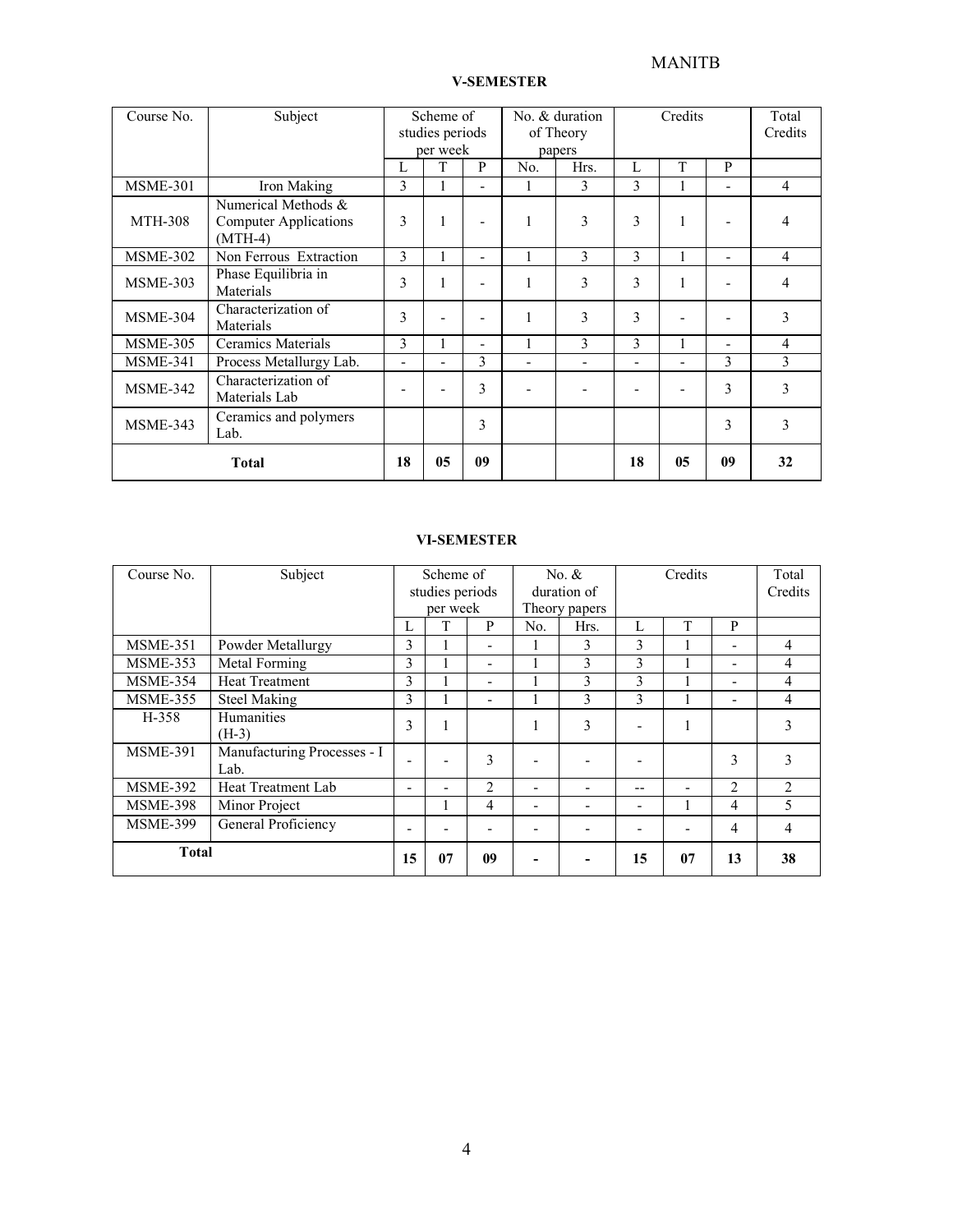### VII-SEMESTER

| Course No.             | Subject                               |    | Scheme of studies<br>periods per week |                          | No. & duration<br>of Theory |                | Credits |    |                | Total<br>Credits |
|------------------------|---------------------------------------|----|---------------------------------------|--------------------------|-----------------------------|----------------|---------|----|----------------|------------------|
|                        |                                       |    |                                       |                          |                             | papers         |         |    |                |                  |
|                        |                                       | L  | T                                     | P                        | No.                         | Hrs.           | L       | T  | P              |                  |
| <b>MSME-401</b>        | Surface Engineering                   | 3  |                                       | $\overline{\phantom{a}}$ |                             | 3              | 3       |    | Ξ.             | 4                |
| <b>MSME-402</b>        | Casting and Welding                   | 3  |                                       | $\overline{\phantom{a}}$ |                             | 3              | 3       |    | -              | 4                |
| <b>MSME -423</b>       | Open Elective                         | 3  | 1                                     | $\overline{\phantom{a}}$ | л.                          | 3              | 3       |    | Ξ.             | $\overline{4}$   |
| <b>MSME-431-</b><br>39 | Elective-II                           | 3  | 1                                     |                          | 1                           | 3              | 3       |    |                | 4                |
| <b>MSME-422-</b><br>29 | Elective-I                            | 3  | 1                                     | ٠                        | л.                          | 3              | 3       |    |                | 4                |
| <b>MSME-441</b>        | Manufacturing<br>Processes - II Lab.  |    | $\overline{\phantom{a}}$              | $\overline{c}$           | ٠                           | $\blacksquare$ |         |    | $\overline{2}$ | $\overline{2}$   |
| <b>MSME-442</b>        | Surface Engineering<br>LAB.           |    | ٠                                     | $\overline{2}$           | ۰                           | ٠              |         |    | $\overline{2}$ | $\overline{2}$   |
| <b>MSME-498</b>        | Major Project &<br>Seminar            | ۰  | $\overline{2}$                        | 6                        | $\overline{\phantom{0}}$    | $\blacksquare$ |         | 2  | 6              | 8                |
| <b>MSME-449</b>        | <b>Education Tour and</b><br>Training |    |                                       |                          |                             |                |         |    | $\overline{2}$ | $\overline{2}$   |
| <b>Total</b>           |                                       | 15 | 07                                    | 10                       |                             |                | 15      | 07 | 12             | 34               |

#### VIII-SEMESTER

| Course No.      | Subject                |    | Scheme of       |                          | No. & duration |              | Credits |                          |    | Total   |
|-----------------|------------------------|----|-----------------|--------------------------|----------------|--------------|---------|--------------------------|----|---------|
|                 |                        |    | studies periods |                          | of Theory      |              |         |                          |    | Credits |
|                 |                        |    | per week        |                          | papers         |              |         |                          |    |         |
|                 |                        | т, |                 | P                        | No.            | Hrs.         | ι.      |                          | P  |         |
| H               | Humanities (H-4)       | 3  |                 | $\overline{\phantom{0}}$ |                | 3            | 3       |                          | ۰  |         |
| <b>MSME-451</b> | Manufacturing          |    |                 |                          |                |              |         |                          |    |         |
|                 | process: Selection and | 3  |                 | $\overline{\phantom{0}}$ |                | 3            | 3       |                          |    |         |
|                 | their Design           |    |                 |                          |                |              |         |                          |    |         |
| MSME-461-469    | Elective-III           | 3  |                 | $\overline{\phantom{0}}$ |                | $\mathbf{3}$ | 3       |                          | ۰  | 3       |
| MSME-471-479    | Elective-IV            | 3  |                 | $\overline{\phantom{0}}$ |                | 3            | 3       |                          | ۰  |         |
| <b>MSME-498</b> | Major Project          |    | ↑               | 12                       |                |              |         | 2                        | 12 | 14      |
| <b>MSME-499</b> | General Proficiency    |    | -               |                          |                |              | -       | $\overline{\phantom{0}}$ | 4  | 4       |
| <b>Total</b>    |                        | 12 | 6               | 12                       |                |              | 12      | 6                        | 16 | 34      |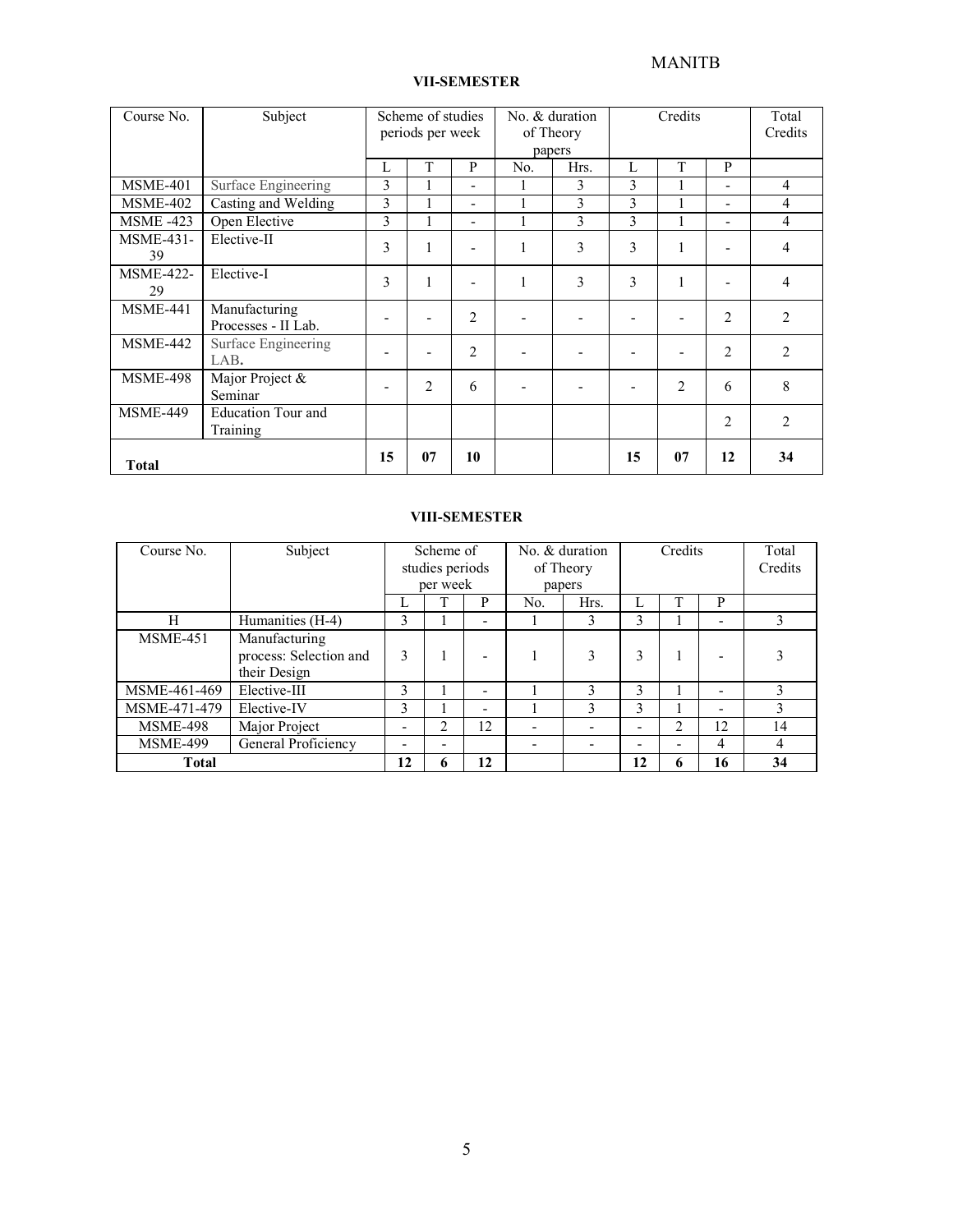# COMPULSORY PROFESSIONAL COURSES

# FOR

# UNDER GRADUATE STUDENTS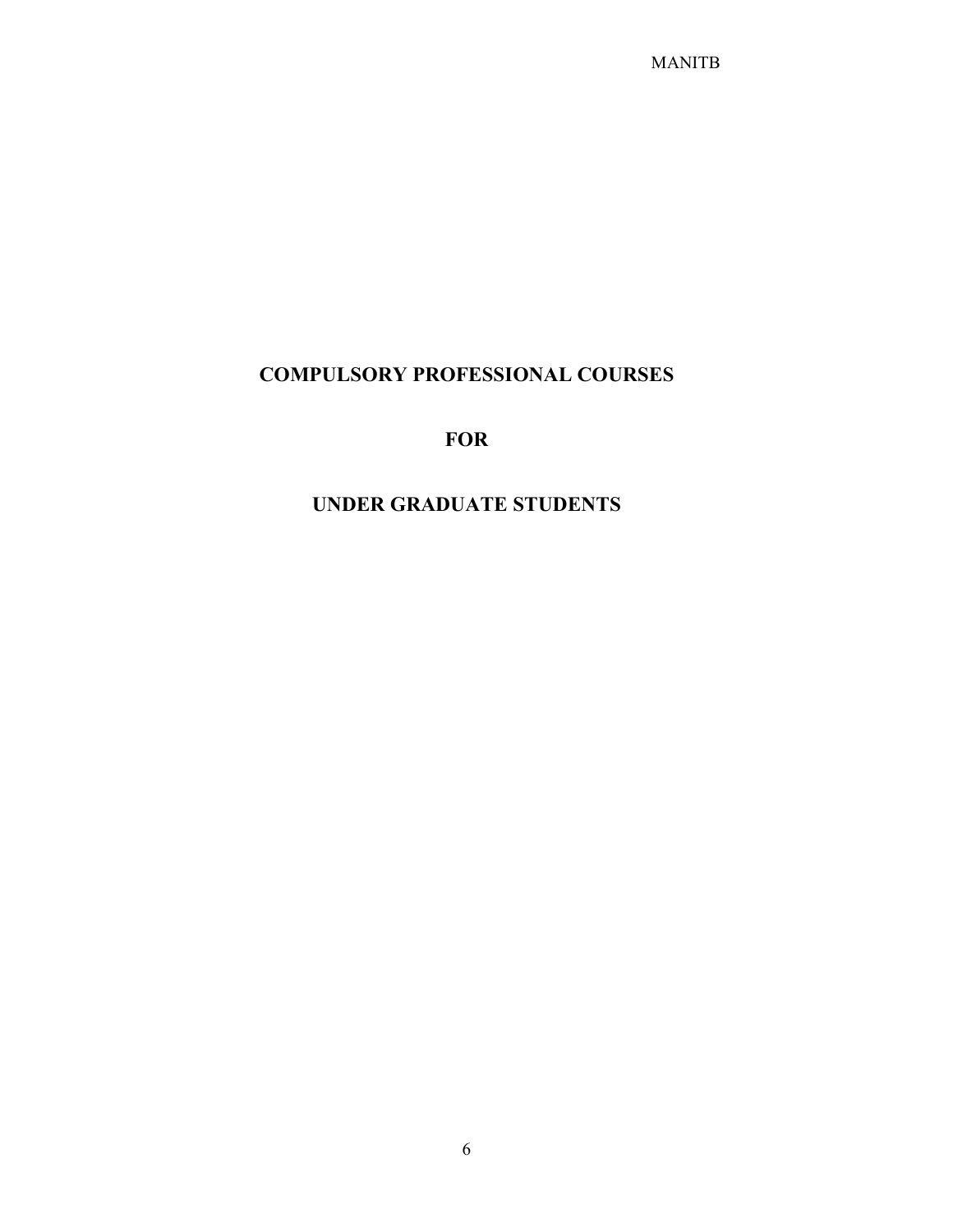# Course syllabus of  $\mathbf{H}^{\text{nd}}$  Year (Odd Semester)

#### MTH-203 NUMERICAL ANALYSIS

# UNIT – I

Algorithm and its basic properties like effectiveness and efficiency. Examples of polynomial evaluation Searching Largest number in a set etc., Iterative and recursive loops in a flow chart, Types of errors, Sources of errors Problems in computation, safe Guards against errors.

#### UNIT – II

Simultaneous Equations: Partial and complete pivoting, Triangularization, Gauss elimination and Pivoting Gauss-Siedel and Gauss-Jacobi, iteration techniques. Inversion of Matrix by Crout's method and Cholesky's method.

### UNIT -III

Solution of Equations: Newton Raphson method, False position method, Secant, Method, Bairstow's and Graffee's methods of complex roots, Numerical solution of nonlinear, simultaneons equations. Newtons and Kizner's method.

# UNIT –IV

Interpolation: Newton forward and backward formulae, Central Differences Everett and Bessel Interpolation formulae, Lagrange's, Hermite and spline Interpolation. Numerical Differentiation and Integration: Weddle, Gauss-Legendre, methods of integration.

# UNIT –V

Numerical solution of Differential, Equations: Modified Euler, Runge-Kutta methods, Predictor-Corrector methods- Milne Adams-Bashforth methods, Accuracy of Runge-Kutta and Milen's methods. Solution of Second order differential equations. Solution of Simultaneous differential equations

#### Books:

- (i) Numerical Analysis by Hildebrand, Mcgraw Hill.
- (ii) Numerical Analysis by Scarborough, Oxford.
- (iii) Numerical Methods by E .Balaguruswamy, TMH
- (iv) Numerical Methods for scientific and Engineering by M.K.Jain, New Age
- (v) Numerical Algorithms by E.V. Krishnamurthy and S.K.Sen, East West Press.

#### M-208 THERMODYNAMICS

Heterogeneous and homogeneous systems, extensive and intensive properties, simple equilibrium; First Law of thermodynamics, constant volume and constant pressure processes; Spontaneous processes, entropy and quantification of irrversibility, properties of heat engines, thermodynamic temperature scale,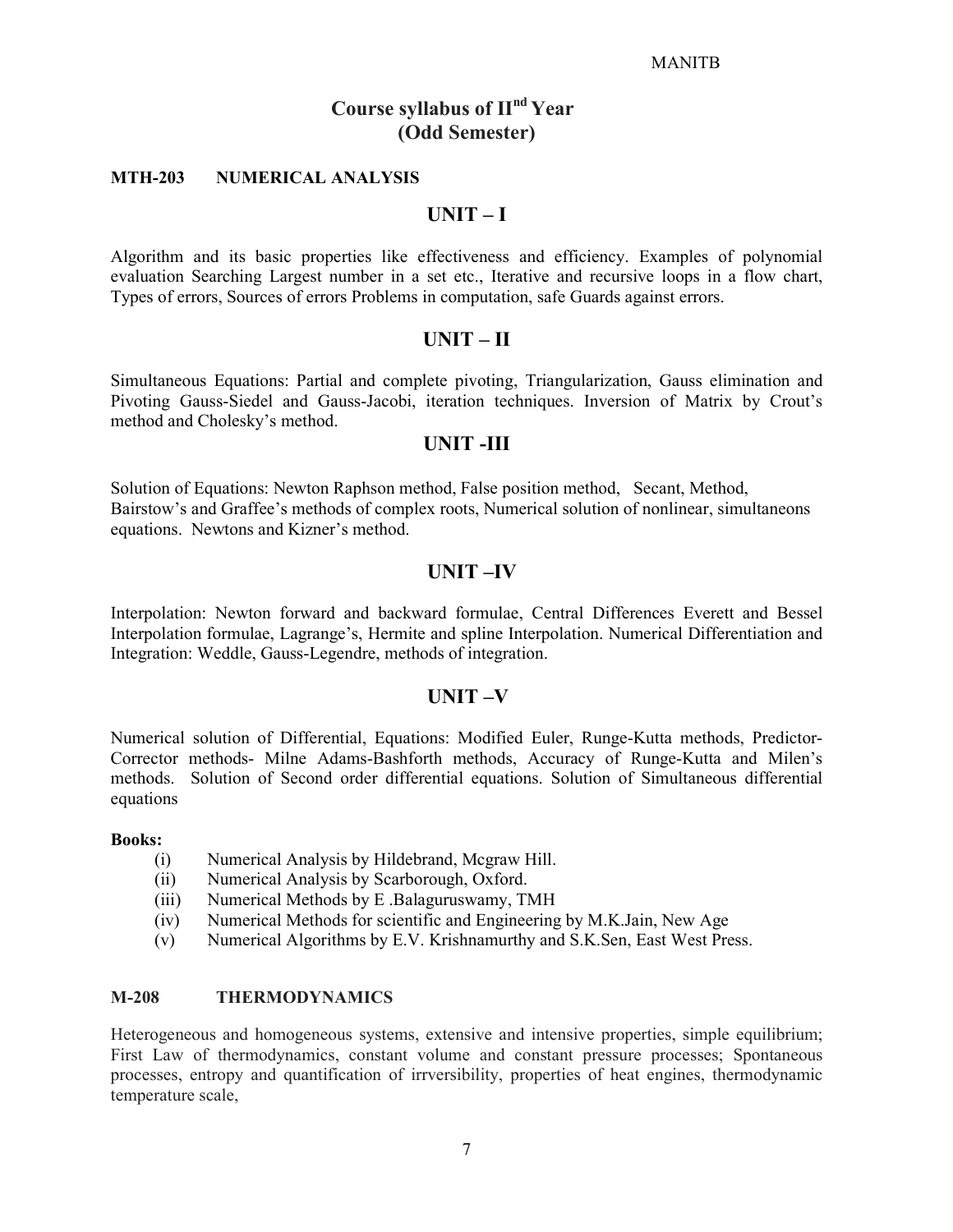Second Law of thermodynamics, criterion for equilibrium, Entropy and disorder, most probable microstate, configurational entropy and thermal entropy; auxiliary functions, Maxwell's relations, Gibbs-Helmholtz equation;

Third Law of thermodynamics; variation of Gibbs energy with temperature and pressure, Clausius-Clapeyron equation; thermodynamic properties of mixtures of ideal and imperfect gases; reactions in gas mixtures; reactions of pure condensed phases with gas mixtures -standard Gibbs energy of reactions, Ellingham diagrams;

Raoulfs and Henry's Law, activity of a component, Gibbs-Duhem equation, non-ideal solutions, regular solutions, quasi-chemical model of solution, activity and alternative standard states; reaction equilibrium in condensed system,

Gibbs phase rule, binary systems involving compound formation, solubility of gases in metals, formation of oxide phases of variable composition; relation between chemical and electrical driving forces, Nernst equation, concentration and formation cells, Pourbaix diagrams; thermodynamics of Point Defects.

# M-209 INTRODUCTION TO MANUFACTURING PROCESSES

#### $UNIT-I$

Lathe: Turning and related operations, geometry of a single point cutting tools, speed, feed and depth of cut, classification of lathes, lathe mechanisms, lathe centers, mandrels, chucks, collects, face plates, steady and follow rests, tool holders their study and use. Lathe Operations, lathe attachments, taper turning, thread cutting and their calculations, lathe specifications. Introduction to CNC lathes.

#### UNIT –II

Drilling: Geometry of twist drills, drill chucks, feeds in drilling, machine types and specifications, boring, reaming, spot facing, counter sinking and counter boring. Shaping: Shaping and planning processes, type of shapers and their mechanisms, types of planers and their mechanism, principal tools, specifications of shaper and planer. Introduction CNC Drilling. Single & Multi-spindle

#### UNIT –III

Foundry: Molding sand testing, molding methods and machines, casting processes, gray Cast Iron, white cast iron and malleable Cast Iron. Iron castings. Melting furnaces : Cupola and electric furnaces, oil fired, air furnaces, cupola design and operation, design of casting, casting solidification, casting defects & remedies, gates, runners & risers.

#### UNIT –IV

Welding: Resistance welding, weldability of metals, submerged, electroslag, inert gas (TIG, MIG and CO2) carbon arc welding, cold welding, thermite welding, friction welding, plasma arc welding, electron beam welding, laser beam welding, pre–heating, post heating and stress relieving, welding defects and remedies, brazing and soldering, welding symbols, welding consumables, classification, use and specifications.

#### $UNIT - V$

Cold working of metals: Press working equipment and operations, cutting action in a die, clearance, classifications, shearing, drawing, spinning, stretch forming, wire drawing, embossing, squeezing, swaging, coining and bending operations, calculation of press capacity. Quality assessment.

#### Books and References: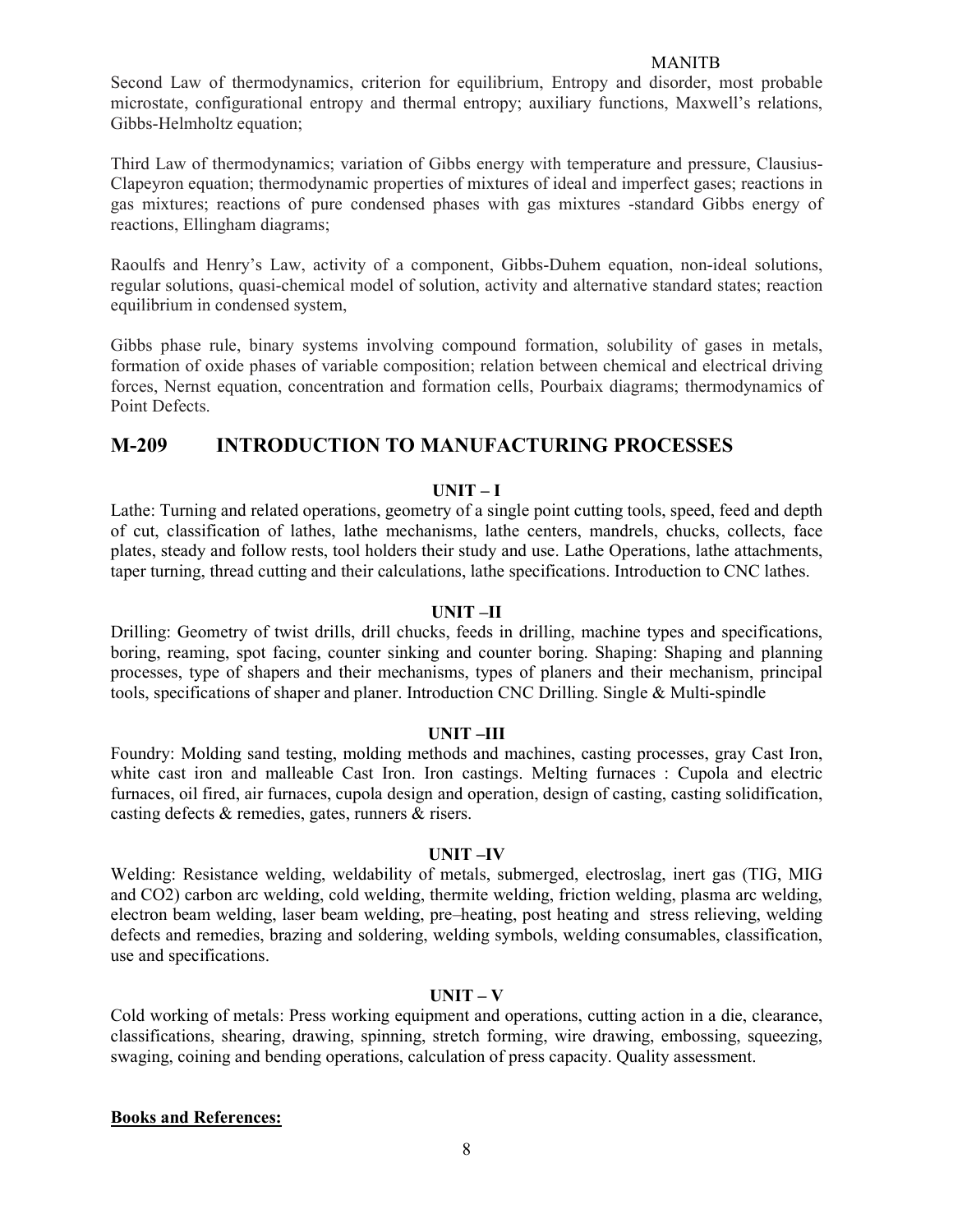1. Workshop Technology I & II by Hazra Chowdhary

2. Workshop Technology I & II by Raghuwanshi

### MSME-201 BASIC MATERIAL SCIENCE

Crystalline and amorphous materials, Bonding, Element of Crystallography, Crystal Structure of Metals, Crystallographic notation of atomic planes and directions, Imperfection in metal crystals, Allotropy in metals, Single crystal and polycrystalline aggregates.

Solidification of metals and alloys, Cooling curves, Concepts of nucleation and growth, Heat transfer associated in nucleation and growth, Homogeneous and Heterogeneous nucleation, Structure of metals ingots, Dendritic and other growth processes.

Construction of binary alloys, Formation of alloy phases, viz. Solid solution- substitutional and interstitial, Intermetallic compounds, Phase mixtures etc. Binary equilibrium diagrams of various system, system with partial solid solubilities involving eutectic and peritectic and other reactions. Binary equilibrium diagrams involving monotectic, eutectoid and peritectoid reactions, Lever and Phase rule and its applications, Solid state transformations, Ternary diagrams, Order disorders transformations.

Detailed study of Fe-C, Cu-Zn, Cu-Sn, Al- Si, Al-Cu, Al-Li, and other nonferrous alloys, Babbit metals and their equilibrium diagrams, discussion on structures, properties and uses of some industrially important alloys based on the above systems.

Selections and preparation of specimens for metallurgical examination, Macro and microscopic examinations, Etching reagents, Metallurgical Microscope, Properties of objectives viz. Numerical aperture, resolving power, depth of focus etc. Empty magnifications, Bright and dark field illumination,Principals and use of polarized microscope, Phase contrast microscope and high temperature microscope.

#### Books:

- 1. Callister's Material Science and Engineering: R. Balasubramaniam
- 2. Introduction to Physical Metallurgy: S. H. Avnor.
- 3. Physical Metallurgy (Vol. I & II): Dr. P. R. Khangaonkar.
- 4. Principals of Metallographic Practice: R. Kehl.
- 5. Engineering Metallurgy (Vol. I & II): R. A. Higgins.
- 6. The Science and Engineering of Materials: D. R. Askeland and P.P. Phule

# MSME-202 MECHANICAL BEHAVIOUR OF MATERIALS

Stress tensor and stress transformation equations, Principal stresses; Strain tensor and strain transformation equations; Isotropic and anisotropic elasticity, elastic strain energy; Yield criteria and constitutive relationships;

Work hardening, plastic instability and its significance; Crystallographic aspects of plastic deformation; Dislocation theory - edge, screw and mixed dislocations, resistance to dislocation motion and elastic properties of dislocations, dislocation interactions, multiplication and dissociation; strengthening mechanisms;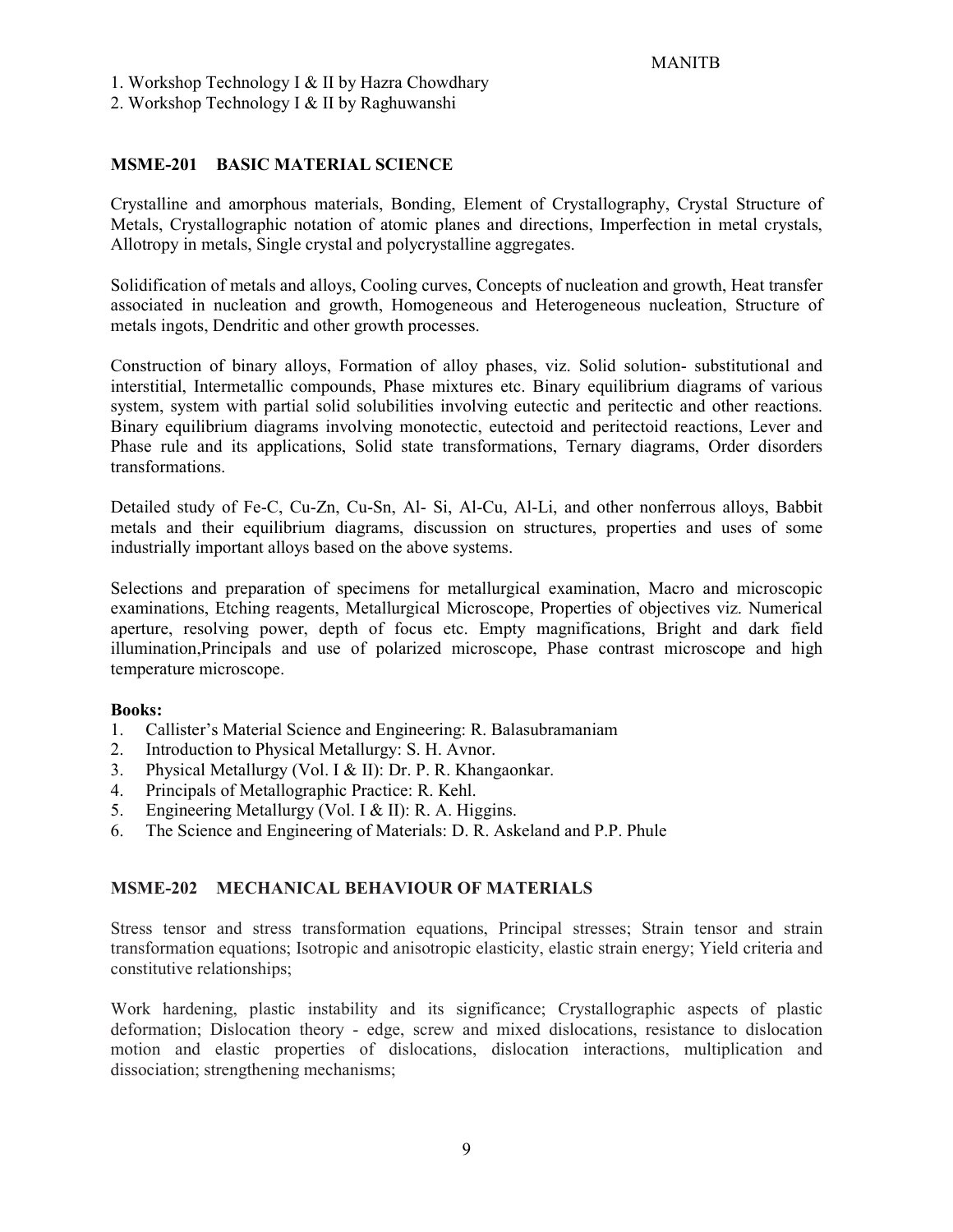Creep –characteristics of creep curve and steady-state creep, mechanisms and creep mechanism maps, creep under complex stress-states, prediction of long- time properties;

Fracture toughness and fatigue -Griffith's crack theory, energy release rate analysis, modes of loading, stress analysis of cracks, fracture toughness,

Low- and High-cycle fatigue, Fatigue crack initiation and propagation, structural aspects of fatigue, fatigue under complex stress-states, environmental assisted cracking and fatigue; some case studies related to design.

#### H-208 ENGINEERING ECONOMICS & BUSINESS ORGANIZATION

#### Unit I: Introduction to Economics

Introduction to economics, its Importance, Principals, Approaches, and use of study, Engineering and economics, Economic problems, economic good and wealth, Demand and supply, Competition, Monopoly, theory of firm, Money and its function, theory of money and choice, the bank and its functions, employment and income, Gross National Product, Net National Product Consumption, Savings and investment

#### Unit II: Features of Indian Economy-I

 Broad features of Indian Economy, Natural resources and economic development, Infrastructure in the Indian Economy, Agriculture development, Green revolution, Population, Population theories, Unemployment, Poverty, and Balance Regional Development. Economic Growth and Economic Development, Indian Industries, Industrial Policy, Industrialization in India, role, plan and pattern of Industrialization, Public vs Private Sectors, Economic reforms in India, India's Five Year Plans.

#### Unit III: Features of Indian Economy-II

 The indigenous and modern banking system in India, Reserve Bank of India, Monetary and Fiscal Policies, Financial Institutions and SEBI, Free trade and protection, India's Foreign Trade and WTO, Balance of Payments, Indian Currency System and Foreign exchange, Foreign Capital Investment, Foreign Aid, and FEMA.

#### Unit IV: Introduction to Business Organization-I

 Concept, nature and scope of business, business and its environment, Profit maximization vs social responsibility of business, business ethics, business enterprise, entrepreneurship, Promoters, types and functions, stages in company formation, concept of business growth, rationale and types of growth strategies, joint venture-definition, scope, role and problems of small business, concepts and features of public enterprise, multinationals.

#### Unit V: Introduction to Business Organization-II

Time value for money, Simple and compound interest, annuity, Depreciation, definitions, characteristics, Life and Salvage value, Method of providing for depreciation, relationship between depreciation, repairs, renewals, Depletion cost, Replacement, amortization, and Present worth. \*\*\*\*\*\*\*\*\*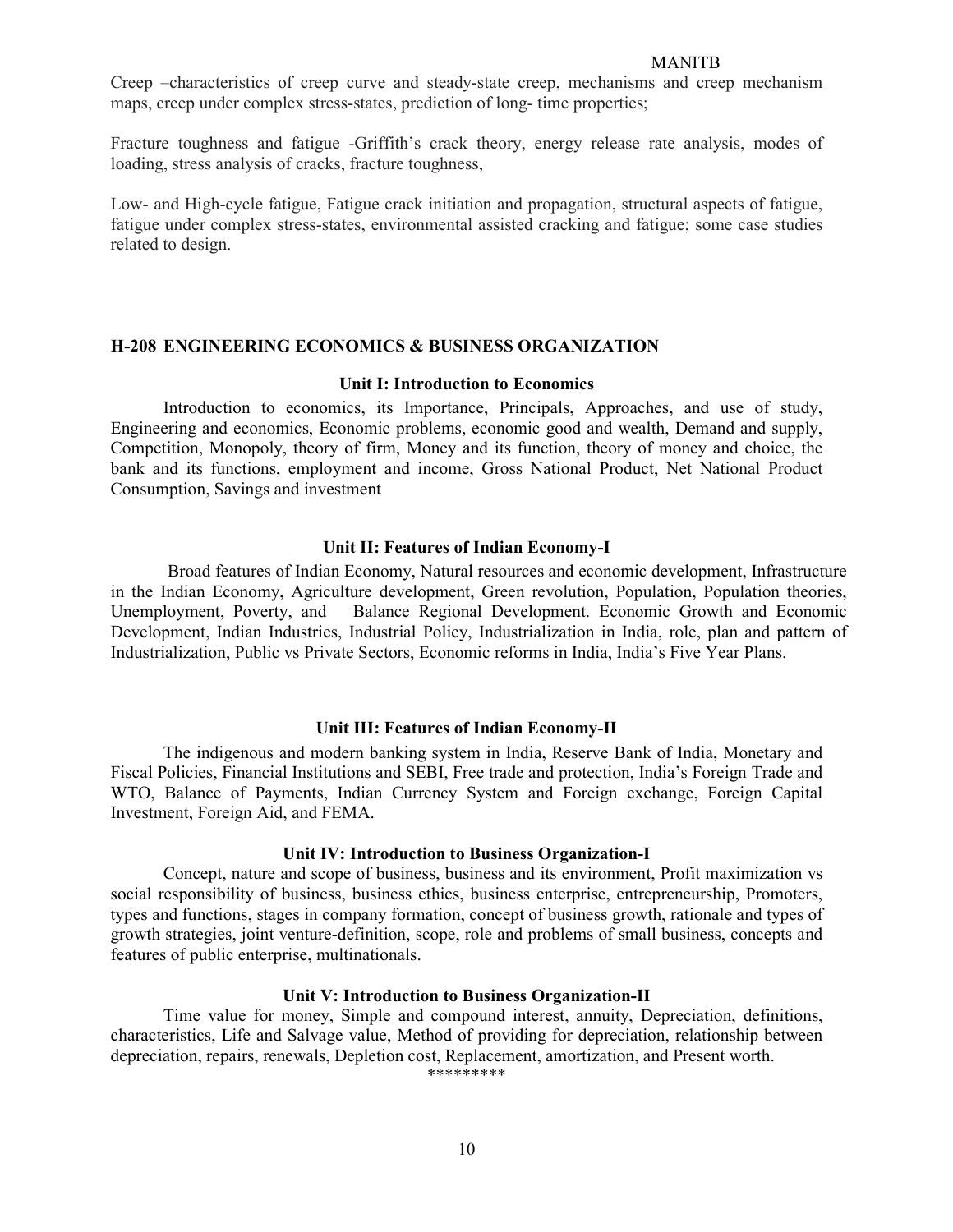Books: Indian Economy Dutt & Sundaram Engineering Economics<br>
A text book of economic theory<br>
Stonner & Hague A text book of economic theory Stonner & Hausiness Organization<br>
Business Organization<br>
M C Shukla Business Organization

# MSME-241 BASIC MATERIAL SCIENCE LAB

Temperature measurement : calibration of thermocouple, use of optical and radiation pyrometer, metallography, study of metallurgical microscope, specimen preparation for metallography, etching technique, image analyzer, quantitative metallography, phase dilagram by cooling curve, phase transformation study by dilatometer, diffusion studies of solidification structure.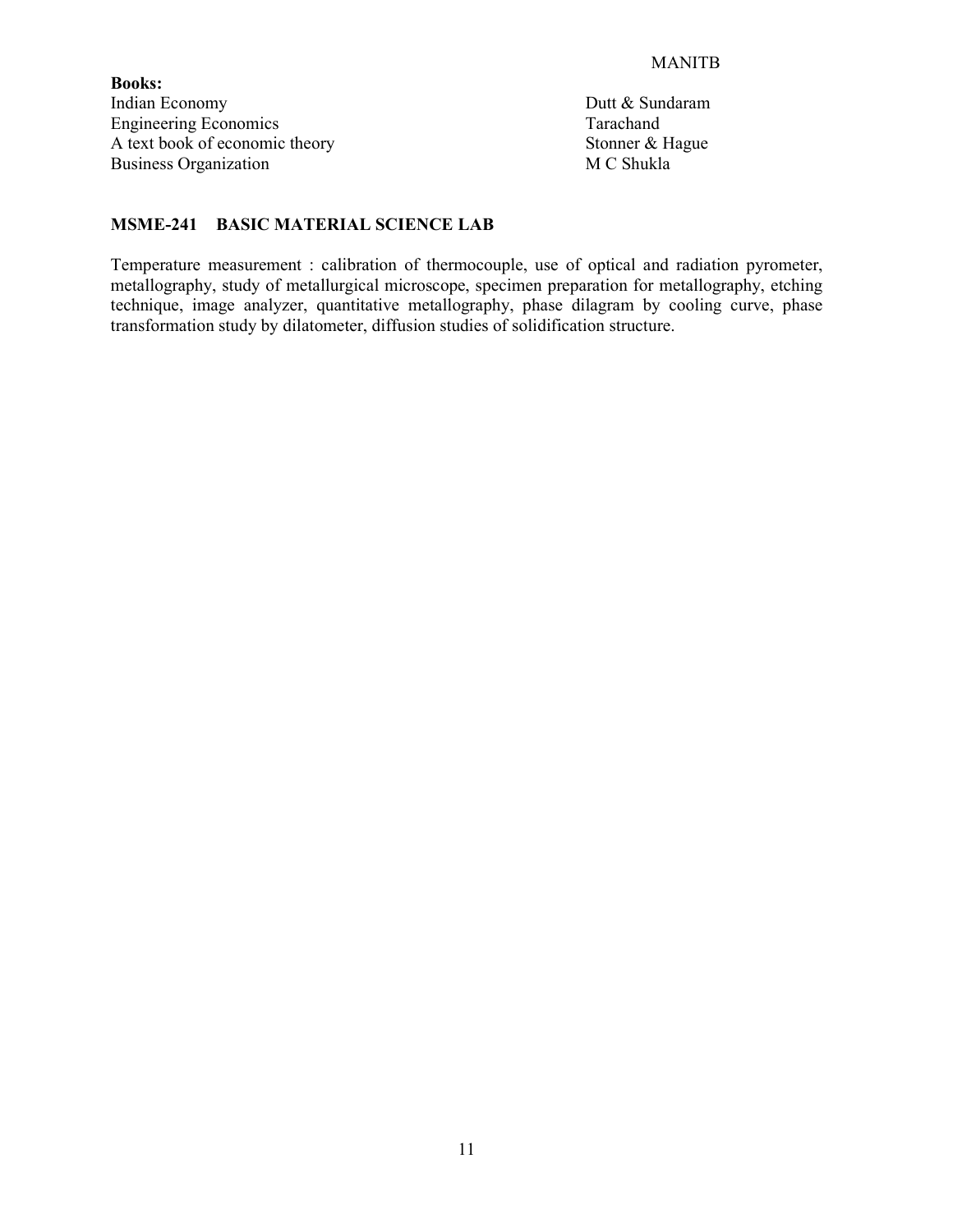# Course syllabus of  $II<sup>nd</sup> Year$ (Even Semester)

#### PHY-258 ELECTRONIC AND MAGNETIC PROPERTIES OF MATERIALS

DC conductivity of metals, Hall effect and magnetoresistance, AC conductivity of metals, thermal conductivity and specific heat of metals, Thermopower of metals;

Review of quantum mechanics and free electron theory, failures of free electron theory and introduction to the role of lattice; Review of reciprocal lattice, Brilouin zone, Free electron band diagrams, potential in a crystal, electron dynamics and concept of holes, conductivity in relation to band structure, band structures of metals and semiconductors; empirical estimates of conductivity in metals and alloys;

Semiconductors -band diagrams, direct and indirect band gap, applications of semiconductors; Degenerate and non- degenerate semiconductors, intrinsic and extrinsic semiconductors, determination of dopant levels and mobility measurements; Ionic conduction -review of defect equilibrium and diffusion mechanisms, theory of ionic conduction, conduction in glasses, effect of stoichiometric and extrinsic defects on conduction, applications in sensors and batteries;

Dielectric Materials -Dielectric constant and polarization, linear dielectric materials, capacitors and insulators, polarization mechanisms, non-linear dielectrics pyro-, piezo- and ferro-electric properties, hysterisis and ferroelectric domains and applications; Optical Materials -electron-hole recombination, solid-state LED's, lasers and IR detectors, band gap engineering;

Light interaction with materials -transparency, translucency and opacity, refraction and refractive index, reflection, absorption and transmission; Magnetic field, flux density, susceptibility and permeability; Orbital and spin, permanent magnetic moment of atoms, diamagnetism, paramagnetism and Pauliparamagnetism, ferro, anti-ferro and ferri magnetism, Fe, Co and Ni and alloy additions, ferrites, magnetic hysterisis, soft and hard magnet materials.

# CH-258 CHEMICAL CHARACTERIZATION OF MATERIALS

Classification of various methods of analysis-Gravimetric, Volumetric, Gas Analysis, Calorimetric, Nephelometric electro – chemical methods; preparation of substances for analysis, error in quantitative analysis, Calculation of Gravimetric and Volumetric analysis results.

Principals of Gravimetric analysis, requirement for precipitates, choice and amount of percipient, salt effect of temperature, hydrogen ion concentration and complex formation on completeness of preparation; formation of amorphous and crystalline precipitates co-precipitation, washing of precipitates.

Principles of volumetric analysis, classification of methods, requirements of reactions, preparation of standard solutions

Neutralization method: principle, theory of indicators, titration curves for titration of strong acid with strong alkali, weak acid with strong alkali, weak bases with strong acids, buffer action, indicator errors in titration.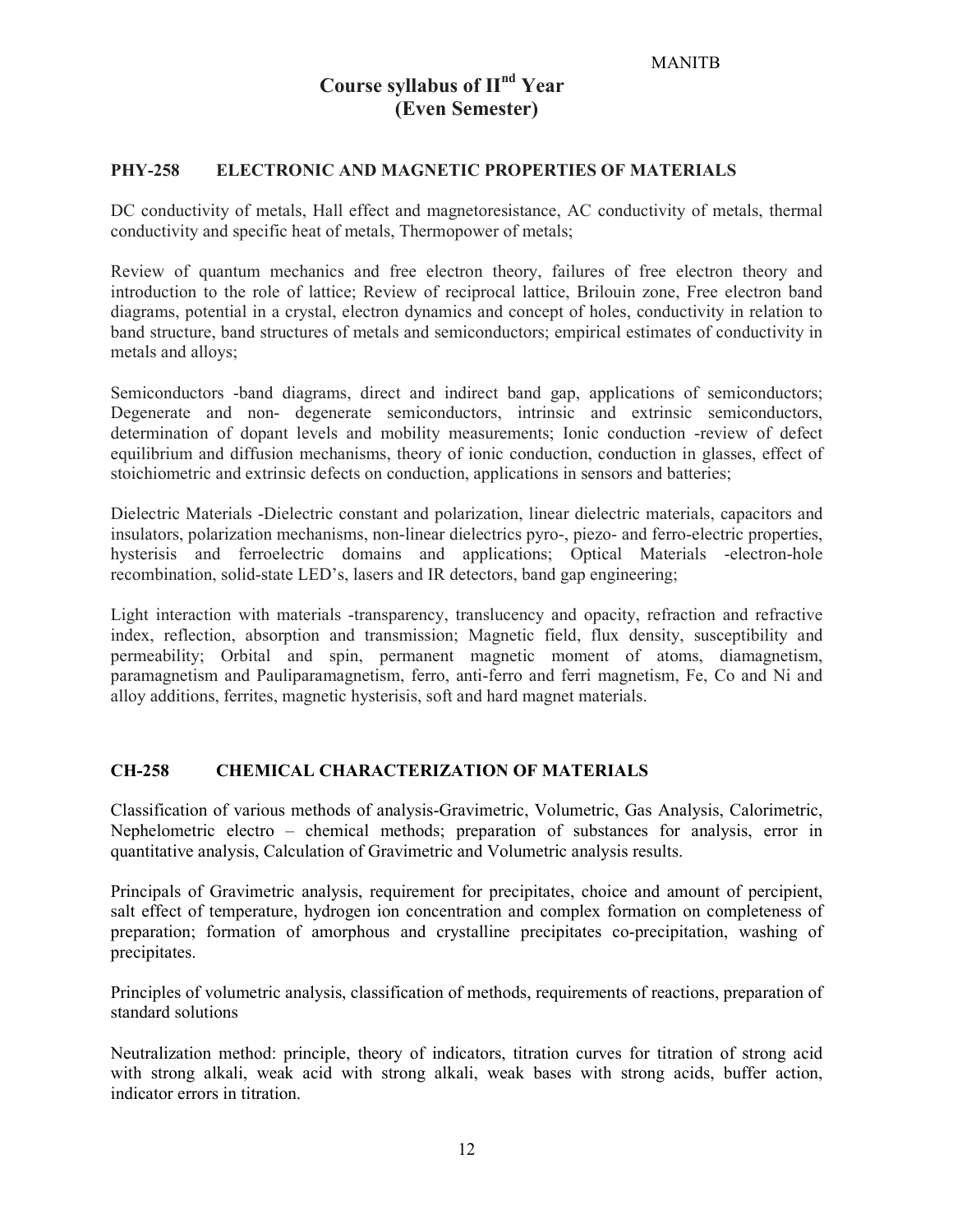Oxidation- Reduction methods, oxidation potentials, direction of reactions, equilibrium constants, titration cures and indicators, rate of reaction and side reaction.

Principles of redix titration- Permangnometry, dichrometry, idometry, bromatometry, etc., standard solutions and indicators.

Precipitation and complex forming methods, principles, titration curves, methods of determining the equivalence point etc. EDTA titrations

#### Books:

- 1. Quantitative Analysis: V. Alexeyev
- 2. Qualitative Analysis: V. Alexeyev
- 3. Text book of Metallurgical Analysis: Jain & Agrawal
- 4. Standard methods of Chemical Analysis: W.V. Soot.
- 5. Text book of Quantitative inorganic Analysis: A.I.Vogel.

### MSME-251 METALLURGICAL KINETICS

Thermodynamics vs. kinetics, homogeneous and heterogeneous reactions; Chemical Reaction Control-rate equation, reaction rate constant, reaction order, non-elementary reactions;

Solid State Diffusion - Fick's Law, mechanism of diffusion, uphill diffusion, Kirkendall effect, steady and transient diffusion;

External Mass Transfer -fluid flow and its relevance to mass transfer, general mass transport equation, concept of mass transfer coefficient, models of mass transfer -film theory and Higbie's penetration theory; Internal Mass Transfer- Ordinary and Knudsen diffusion, Mass transfer with reaction;

Adsorption – hysical adsorption vs. chemisorption, adsorption isotherms; Langmuir, BET, adsorption as the rate limiting step; gasification of C by CO2, dissolution of N2 in molten steel, porous solids, specific surface area and pore size distribution; Reactor Design -batch vs. continuous reactors, ideal stirred tank and plug flow reactors, mass balance in ideal reactors, residence time distribution; models of industrial reactors;

Electrochemical Kinetics - concept of polarization, activation over potential, Butler-Volmer and Tafel's equation, applications in electro-deposition and corrosion, concentration over-potential, limiting current; electro-winning and corrosion.

# MSME-252 MATERIAL TESTING

Introduction: Type of engineering materials and their applications, testing of materials for evaluation, characterization and selection of various applications. Types of testing systems, significance of measurement of properties and test conditions, interpretation of test results.

Tensile Testing: Scope of tensile testing and significance of parameters measured in the test Necking during tension test, instability in tension, diffuse necking, stress distribution at the neck, ductility measurement in tensible testing – effect of gauge length,

Effect of strain rate and temperature on flow properties. Machine stiffness in tensile testing system, measuring instrument computerization.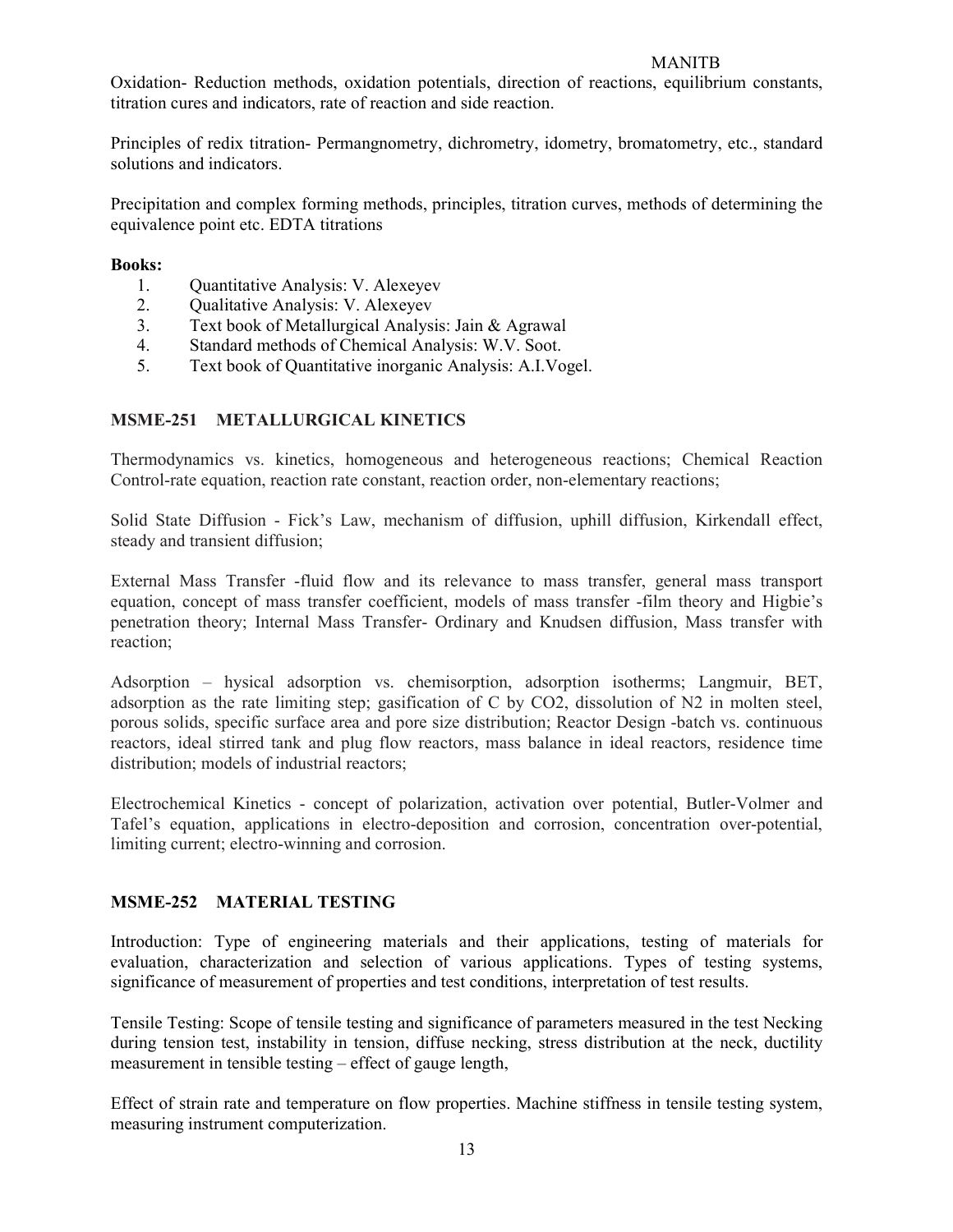Torsion Test: Mechanical properties in torsion. Torsional stresses for large plastic deformation, torsional failure, torsion Vs, tension test.

Hardness Test: Hardness testing system, elastic and plastic behavior during hardness testing. General consideration such as indenter size, shape, friction type of loading etc. in hardness testing. Concept of micro-hardness. Major hardness testing systems such as Rockewll, Brinell, Vickers. Special hardness tests suchas superficial, micro and shore.

Elements of brittle fracture elliptical crack and Griffith theory of Brittle fracture. Ductile to brittle transition. Notch effective in fracture.

Fatigue Tests: Stress cycles and SN curve statistical nature of fatigue. Effect of mean strain concentration, size and surface conditions on fatigue. Fatigue testing machines and equipments. Creep stress rupture tests. Creep curve and its analysis. Stress rupture test. Presentation of engineering creep data. Equipment test set up in creep testing.

Non- destructive Testing: Methods and classification. Elements and instruments in visual magnetic, radiographic, ultrasonic, electromagnetic, penetrant tests, their applications in quality control and inspection.

### Books:

- 1. Mechanical Metallurgy by George E. Dieter: McGraw Hill Publication London.
- 2. Practical Non Destructive Testing by Baldev Raj, T. Jayakumar & M. Thavasimuthu Narosa Publisher, New Delhi.
- 3. Annual book of A.S.T.M. Standards Vol. 3.01, ASTM Philadelphia

# MSME-253 FUEL FURNACE AND REFRACTORY (IV Semester)

Unit: 1 Definition and classification of furnace, metallic and non metallic heating elements. Furnace construction materials; Manufacture and use of different types of refractories and insulator, critical insulation thickness, Criteria of section of refractory material, heat balance of a furnace and thermal efficiency, waste heat recovery systems and their designs, atmosphere in Furnace

Unit: 2 Conventional and newer source of energy, energy management problems in metallurgical industries, role of high temperature systems and materials; Deposits, manufacturing, properties and testing of solids, liquid and gaseous fuels;

Unit: 3 principle of fuel combustion and burner design; classification of refractories manufacturing and properties of common refractories such as silica fire clay, high alumina, dolomite, magnsite and chrome refractories

Unit: 4 Design of high temperature furnace, waste heat utilization, heat recuperatuors and regenerators, stack design, gas cleaning, heat balance diagrams; furnace dynamics and fluid and heat flow calculation; fuel fired furnaces, electric arc furnace, vacuum, electron beam, plasma, laser furnace

#### MSME-254 POLYMERIC MATERIALS

Electronic Structure of atoms, atomic bonding, bonding energy, atomic arrangements, crystalline and amorphous materials. General classification of materials, structure property- processing relationship, non metallic material.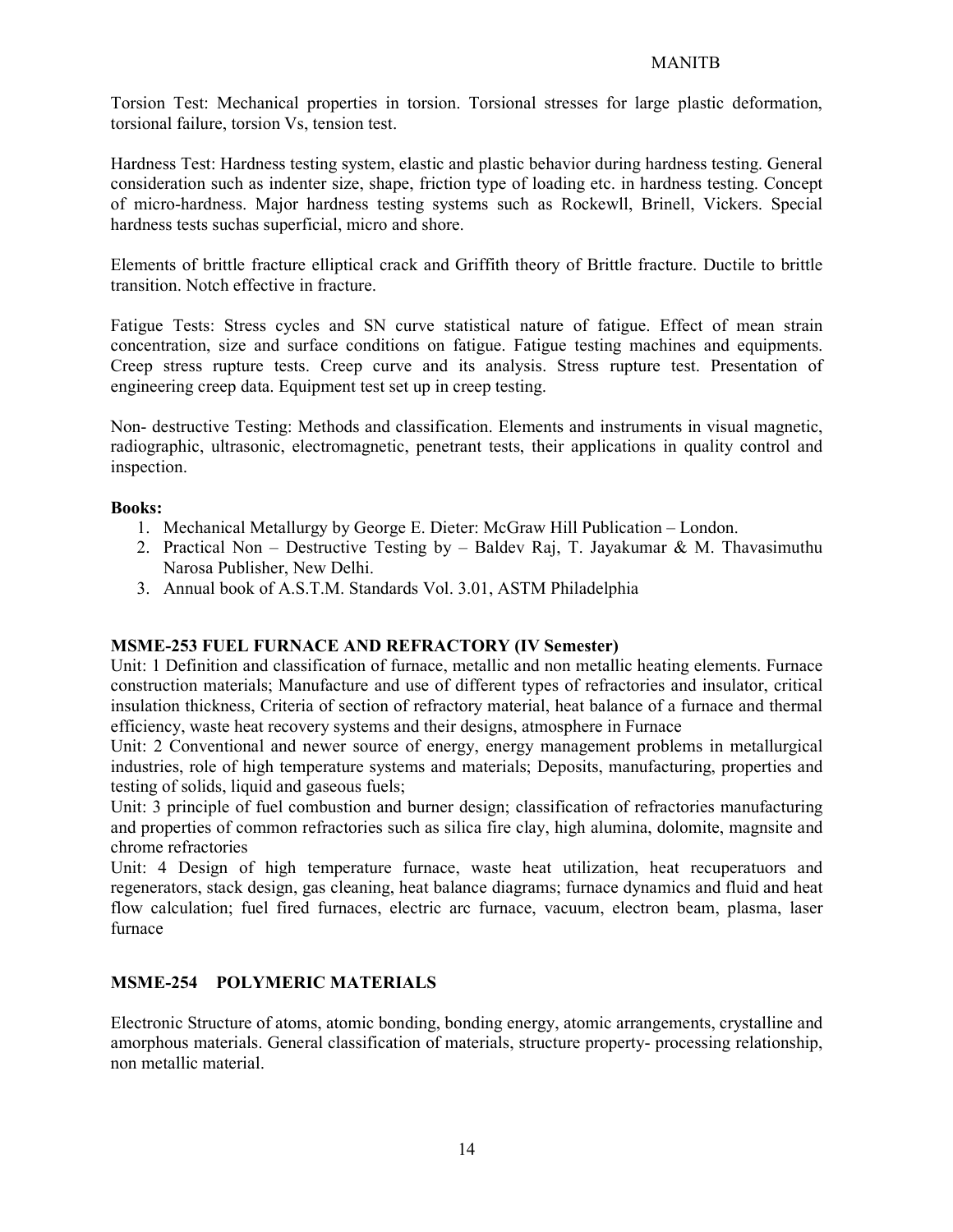Introduction to polymer- Classification for polymer- Polymerization- Polymer structure- Physical Characteristics of polymer- Mol.wt., Tg etc., Engg and specially polymers- Elastomer. Structure and properties of polymer- morphology, mechanical, thermal and Rheological behavior of polymers.

Chemical characterization of polymers- IR, NMR, GC etc. techniques- Analysis of result.

Polymer blend and composites- De-gradation and re-cycling of polymer, application of polymers.

Characteristics of some important thermoplastics and thermo-set system- processing of polymeradditives, molding, extrusion, forming etc.

# Books:

- 1. Polymer Science- W. Billmerycr, Jr.
- 2. Structure & Properties of Polymeic materials- D.W. Clegg & A. A. Collyer (Instt. of Matls. Publn. Lenton)
- 3. Engineering Materials Vol. I/ II- Jones.
- 4. Science & Engineering Materials- D.R. Askeland.
- 5. Materials Science & Engineering- W. D. Callister.
- 6. POLYMER Science & Technology- J. Fried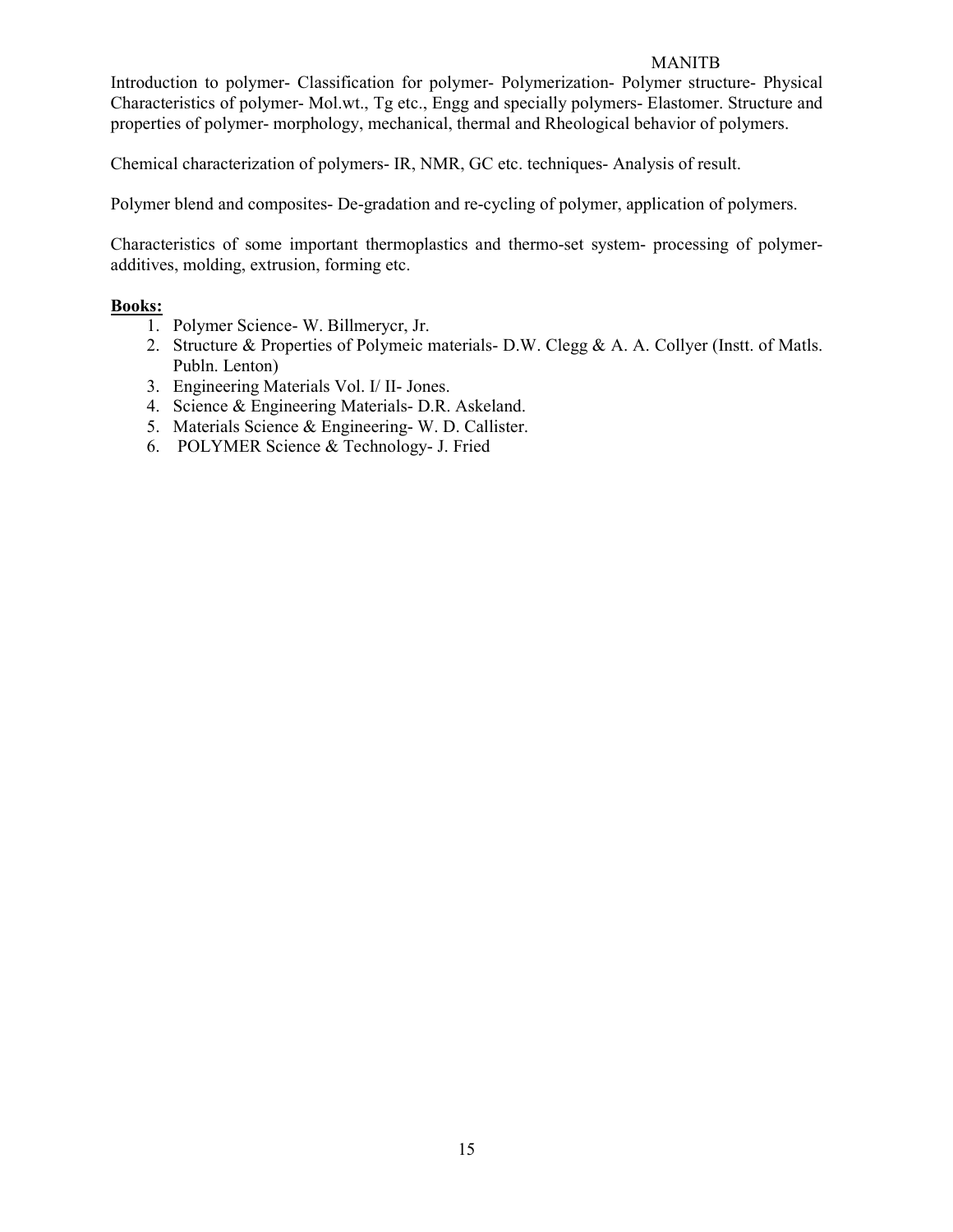# Course syllabus of IIIrd Year (Odd Semester)

# MSME-301 IRON MAKING

History of iron making. Raw materials for iron making viz. Iron ores, metallurgical coal and coke, limestone, dolomite etc. Their characteristics, availability, etc. Beneficiation and up-gradation of raw materials.

Burden distribution, charging techniques and their influence on B. F. efficiency, burden preparation and agglomeration techniques, such as sintering, pelletisation. Mechanism of sinter and pellet formation and industrial practice. Use of prepared burdon on blast furnace efficiency.

Detail of B. F. layout and its accessories, constructional details of iron blast furnace, construction and working of B. F. stoves, B. F. product handling and processing systems, cleaning of the B. F. gas.

Physico- chemical- thermal principal of iron making in general and B. F. in particular. Quality of hot metal. External hot metal treatment.

Modern trends in B.F. practice. Comparison of Indian BFs with those from others countries, BF efficiency.

Alternate methods of iron production viz. charcoal blast furnace, small shaft furnace, electro thermal smelting. Sponge iron production-coal and gas based processes. Raw materials for sponge iron production, evaluation of sponge iron quality.

#### Books:

- 1. Modern Iron making- Dr. R. H. Tupkary.
- 2. Manufacture of Iron & Steel R.W. Backforth- Vol.I
- 3. Physical Chemistry of Iron & Steel- R.G. Word
- 4. Principals of Blast furnace Ironmaking by A.K. Biswas

#### MTH - 308 MATHEMATICS-IV

# UNIT – I

Laplace Transform: Laplace Transformation of Elementary Functions, Inverse Transform, Solution of Ordinary Differential Equations by using Laplace Transform Techniques.

#### UNIT – II

Boolean Algebra: Basic Postulates, Simplification of Boolean Function using these Postulates. Application in Switching Circuits

Fuzzy Sets Operations on Fuzzy sets I-V. Fuzzy Sets, Operation on I-V. Fuzzy Sets Discrete and

Continuous cases. Membership Function, Fuzzy Relation, Operations on Fuzzy Relation.

# UNIT – III

Calculus of Varition: Euler Lagrange's Equations, Approximate Solution of Boundary value Problems-Rayleigh-Ritz Method. Weighted Residual Method- Galerkin's method.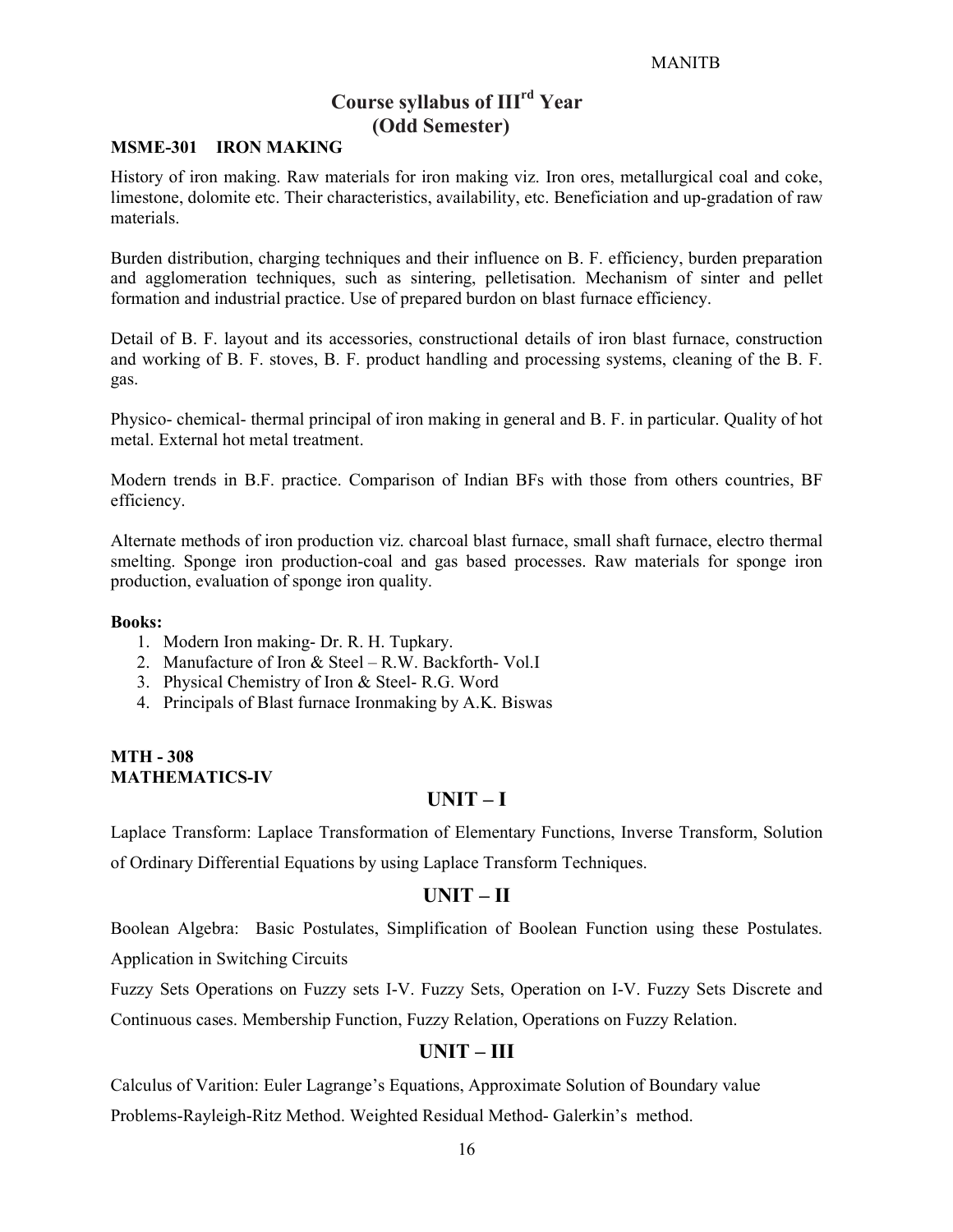# UNIT –IV

Introduction to Optimization by Linear Programming, Solution by Graphical and Simplex Method, Concept of Degeneracy and Duality, Artificial variable techniques-Big-M-Method Two phase method.

# UNIT –V

Solution of a Transportation Problem by North-West Corner Method, Lowest Cost Entry

Method, Vogel's Approximation Method (VAM) Non-Degenerate Basic Feasible Solution,

Assignment Model, Mathematical Formulation of Assignment Problem. Hungarian Method for the Assignment Problem.

# Books:

- (i) Advanced Engineering Mathematics by Erwin Kreyszig, Wiley.
- (ii) Advanced Engineering Mathematics by Peter V.O'Neil, Thomson Learning.
- (iii) Higher Engineering Mathematics by John Bird, Elsevier.
- (iv) Numerical Methods for scientific and Engineering by M.K.Jain, New Age
- (v) Operation research by S.D.Sharma, Kedar Nath & Sons.

# MSME-302 NON FERROUS EXTRACTION

- Principles of Mineral Processing: Introduction to minerals, ores and their resources, Ore preparation: Comminution: Crushing and grinding, sizing of comminuted particles, Concentration techniques: Gravity concentration, Magnetic and electrostatic separation, Froth floatation
- Pyro-metallurgical Process: Role of Ellingham diagrams in Extraction of metals, Calcination, Roasting, Predominance Area Diagrams, Reduction and matte smelting using blast furnace and electric arc furnace, Flash smelting, converting, principals of metallothermic reduction. Refining, distillation and vacuum refining.
- Hydrometallurgical Process: leaching methods such as insitu, heap and percolation leaching, pressure leaching and bacterial leaching, Mechanical and pneumatic vats. Solution purification methods such as chemical, ion exchange and solvent extraction, cementation, Extraction of.
- Electrometallurgical Process: Faraday's laws; Review of properties of aqueous electrolytes, ionic mobilities, transport number and conductivity in electrolytes, Debye-Huckle limiting law. Mean activity coefficient of ions in electrolytes. Electrode potential, polarization, gas and metal over voltage, E.M.F. of cells. Elementary idea of electro deposition, electro winning and electro refining.
- Typical Extraction and Refining Processes: Extraction of Aluminium: Bayer Process, Hall-Heroult Process, Extraction of Copper, Extraction of Titanium: Kroll's process, Extraction of Zinc, Gold and Nickel.

# References:

- 1. H. S. Ray, R. Sridhar, K. P. Abraham- Extraction of Non-ferrous Metals, Affiliated East-West Press Pvt. Ltd., New Delhi-1985
- 2. A. Ghosh & H. S. Ray, Principals of Extractive Metallurgy, Wiley Eastern, 1991.
- 3. T. Rosenquist; Principals of Extractive Metallurgy, McGraw hill, 1974.
- 4. R. D. Pehike; Unit Processes of Extractive Metallurgy, American Elsevier, N.Y., 1968.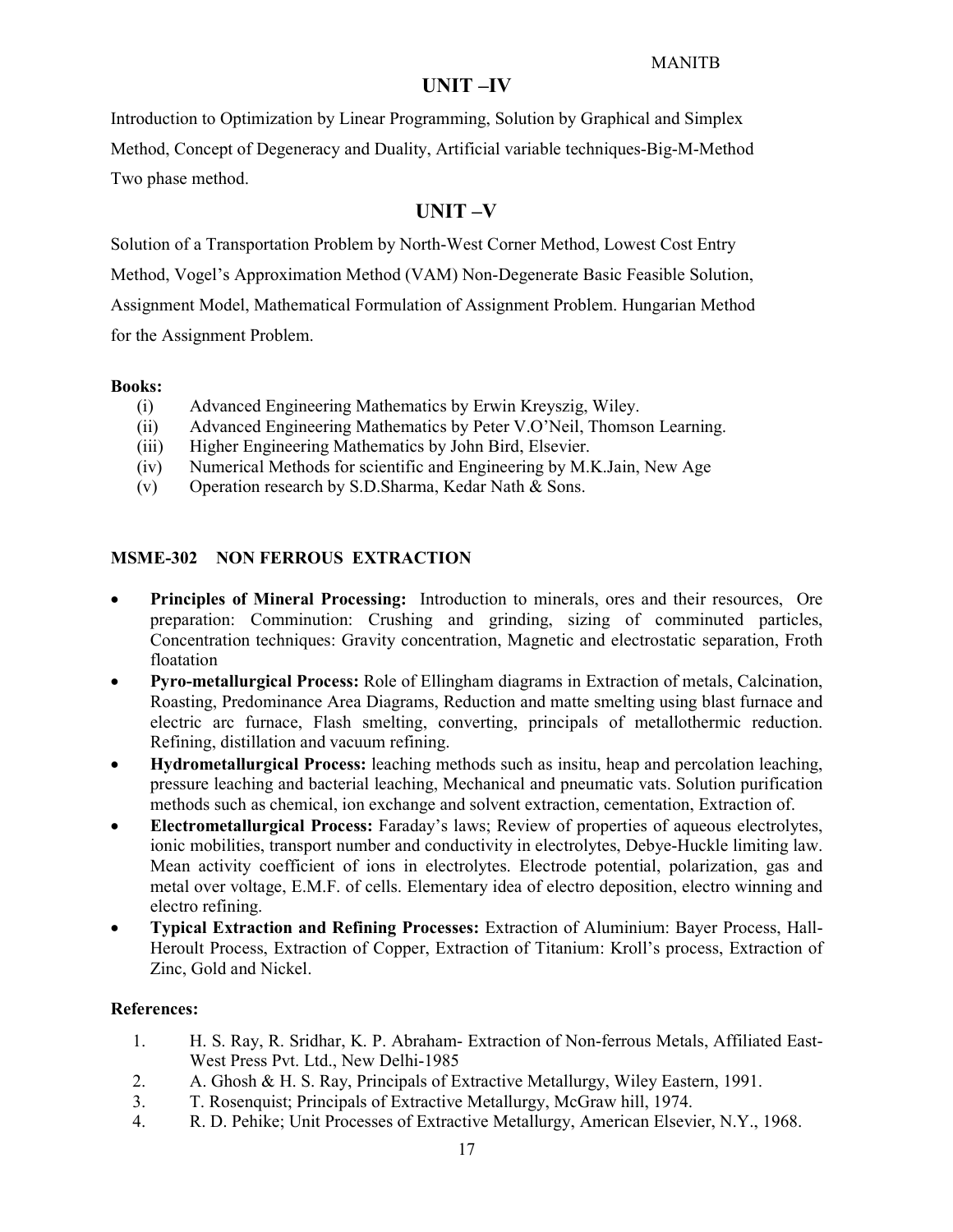- 5. W. H. Dennis, Metallurgy of Non-Ferrous Metals, pitman, 1961.
- 6. N. Servykov at al; General Metallurgy, Mir Publishers, Moscow, 1960
- 7. J. Newton; Extractive Mtallurgy, John Wiley, 1959.

### MSME-303 PHASE EQUILIBRIA IN MATERIALS

Phase rule, lever rule and Free energy of phase mixtures; Binary isomorphous systems -Equilibrium solidification, non-equilibrium, Cu-Ni alloys and Zone refining; Thermodynamic order of transformations; Theory of nucleation -Kinetics of homogeneous, transient and heterogeneous nucleation; Theory of Thermally Activated Growth: Interface controlled growth, Diffusion controlled growth, Interface instability and Widmanstatten growth,

Solidification -Nature and growth of solid-liquid interfaces, Rapid solidification, Glass transition, metallic glasses; Precipitation and Particle Coarsening; Binary Eutectic and Peritectic Systems solidification of eutectic, hypo-eutectic, and hyper- eutectic alloys; solidification of peritectic, hypoperitectic, and hyper-peritectic alloys; morphologies of eutectic systems, Binary Monotectic and Syntectic Systems; Stability of regular solution and miscibility gap, intrinsic stability of solution and spinodal;

Hume-Rothery rules and intermediate phases e.g., lave, sigma, electron compounds; Iron-carbon phase diagram and microstructures of plain carbon steel and cast iron: non-equilibrium structures;

Ternary phase diagrams -Gibbs triangle, isothermal and vertical sections, polythermal projections, two-phase equilibrium, concept of tie lines, rules for construction of tie lines, three phase equilibrium, concept of tie-triangle, four phase equilibria; Eutectoid growth, Discontinuous precipitation, Massive transformation; Transformation Kinetics -Johnson-Mehl equation, Avrami model, Transformation kinetics in diffusion-controlled transformations, Isothermal and continuous cooling transformation diagrams;

Kinetics of recrystallization, Theory of grain growth, Effect of second phase particles; Martensitic transformation - Nature of martensitic transformations, Bain distortion, Nucleation, and growth of martensite, Athermal, isothermal and burst transformations, Thermoeleastic martensitie; Spinodal Decomposition -Diffusion equation in spinodal region, Effect of gradient energy and elastic strain energy;

# MSME-304 CHARACTERIZATION OF MATERIALS

UNIT-1

Characteristics of different materials group- Metal, Composites, polymers and ceramics, correlation of structure with properties, importance of characterization of materials.

#### UNIT-2

Techniques of materials characterization: Structural/ optical constants, electron microscopy - Transmission and scanning electron microscopy – electron optics principle, scope of applications – failure analysis, studies on defect and precipitates, LEED, spectroscopic ellipsometry, SEM techniques for characterization of semiconductors, EPMA.

### UNIT-3

X-ray Diffraction Techniques: Principles & applications; Indexing of X-Ray diffraction patterns for cubic system, Texture, Resided stress Analysis, EDX. X-Ray Fluorescence Spectroscopy: Applications; EDXRF & WDXRF.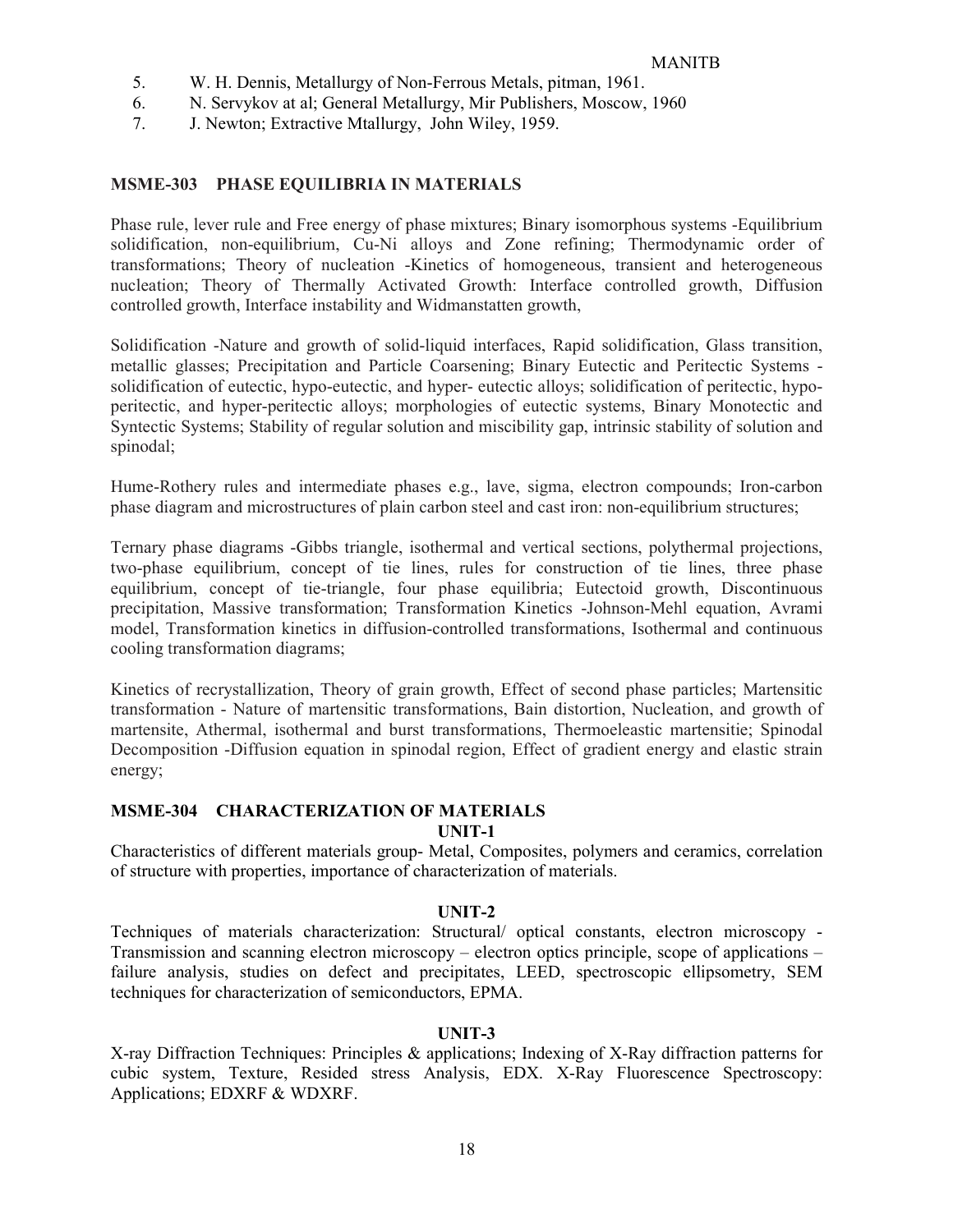#### UNIT-4

Thermal characterization of Materials: TGA/DTA/DSC Measurement: Techniques, Applications, Dilatometric technique, Thermal conductivity measurements, Thermal expansion measurement.

#### UNIT-5

Elements of quantitative metallography: Image processing and analysis of the data provided by optical and electron microscopy, X-ray, etc. Characterization for materials selection and design case studies.

Practicals : Set of experiments based on the above syllabus.

#### Books:

- 1.Materials Characterization ASM Metal Hand Book Vol. 11
- 2.Chemical Characterization B. M. Rao
- 3.Metallographic Lab. Practices G. L. Kehl
- 4.Thermal analysis T. Hatakyama & FX Quinn
- 5.Introduction of Materials Science Wolf & Rallis

#### Books:

- 1.Selection and use of engineering materials : F. Cranes & J. Charles
- 2.Engineering Materials : M. Ashby, Vol II & III
- 3.Mechanical Metallurgy : G Dieter

# MSME-305 CERAMICS MATERIALS

Ceramic Materials – Crystalline structure, silicate structures and silica, glasses and other non crystalline ceramics, mechanical behaviour of ceramics, effect of temperature on mechanical behaviour.

Properties and applications of engineering ceramic materials, various phase diagrams in ceramic materials, imperfection in ceramic materials – Kroger Vink notation, Advance ceramic materials.

Processing of ceramic materials – glass forming processes (pressing, blowing, drawing and fiber forming), particulate forming process (powder pressing, hydro-plastic forming, slip casting and tape forming) Sol-gel process.

Classification of a refractory material into Acidic, basic, neutral, rarer refractories Requirements of a refractory. General processing of refractory bricks from natural raw materials. Properties of refractories such as True/ Apparent density, True/ Apparent porosity, cold crushing strength, pyrometric cone equivalent, refractoriness under load, reheat shrinkage, resistance to slag attack, spalling and thermal resistance, permeability ti air/ gas etc.

Drying, firing cycles of following refractory materials – Silica bricks, Magnesite bricks, Dolomite, Forsterite, Chromite bricks, Carbon/ graphite refractory, Insulating bricks, classification of fireclays and fireclay bricks.

High alumina bricks; metal case bricks low temperature and high temperature insulation bricks; refractory hard metal carbides/ borides/ nitrides/ sillicides etc. Refractory application in Iron/ Steel making furnaces, Cupola, Coke ovens, Calcinatin kilns, Rotary kilns for cement, Arc/ Induction furnaces.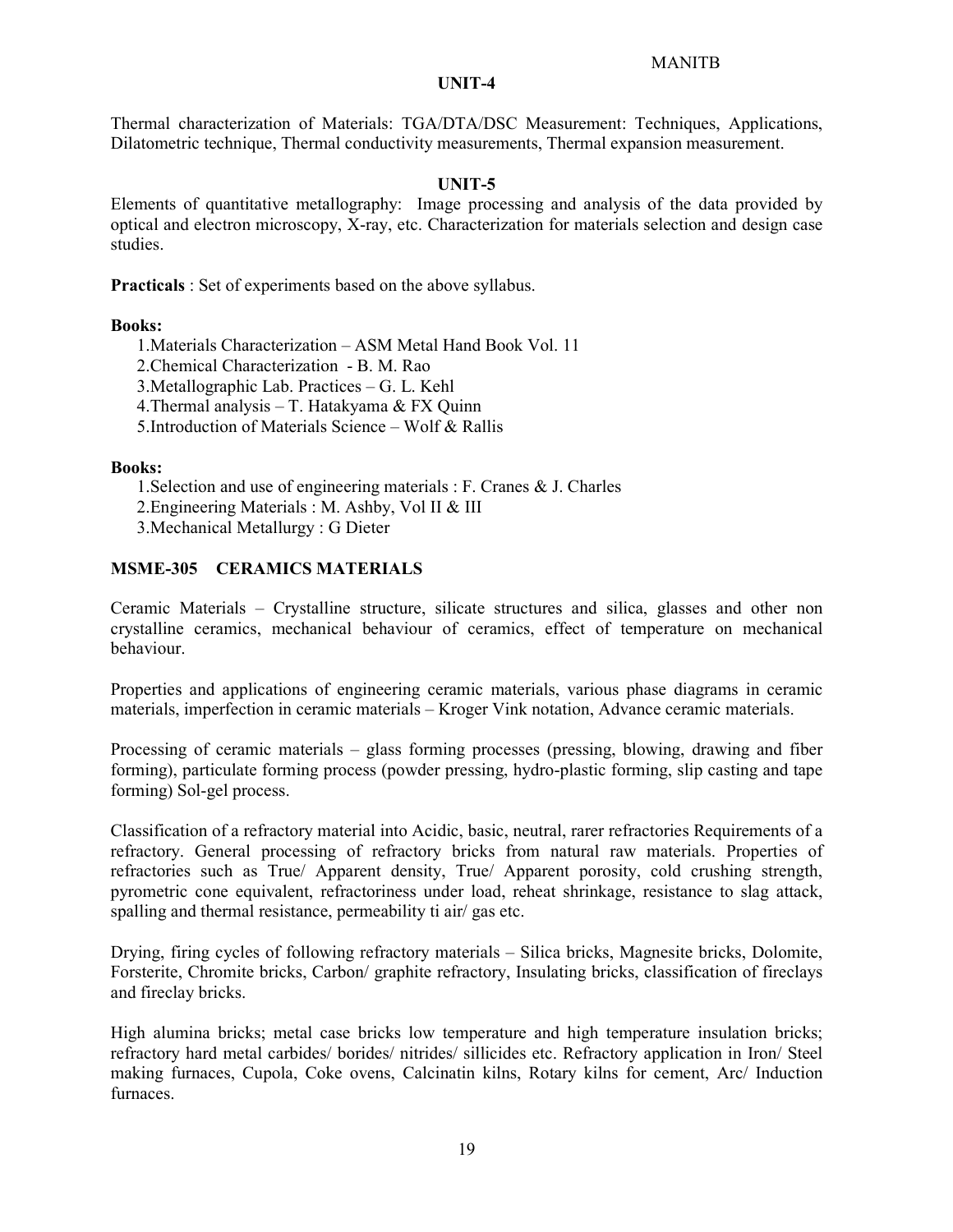### Books:

- 1. Introduction to Ceramic Materials W. D. Kingery.
- 2. Refectories & Ceramics Norton.
- 3. Engineering Materials Vol I/ II Jones.
- 4. Science & Engineering of Materials D. R. Askeland.
- 5. Material Science & Engineering W. D. Callistor.
- 6. Refectories: Production & Properties Chester.

# PROCESS METALLURGY LABORATORY

Laboratory techniques of temperature and flow rate measurement and calibration: Experiments on Mineral Engineering, Metallurgical Thermodynamics and Kinetics, Fuels and Furnaces, Iron making, steelmaking, pyro-, hydro-, electro-metallurgy in extraction of non-ferrous metals and metallurgical analysis

# CERAMICS AND POLYMERS LAB

Ceramics : thermal spelling resistance, tensile properties of ceramics, specific gravity of ceramics, coefficient of thermal conductivity, specific heat, porosity and bulk density, preparation of glazed tiles and their property determination, thermal conductivity measurement, polymers : molecular weight and identification using chromatography, melt flow index , viscosity using viscometer, glass transition temperature determination, molecular weight – viscometric/ end group analysis method, softening point determination , refractive index of liquid polymer, estimation of free phenol and formaldehyde in phenol formaldehyde resin.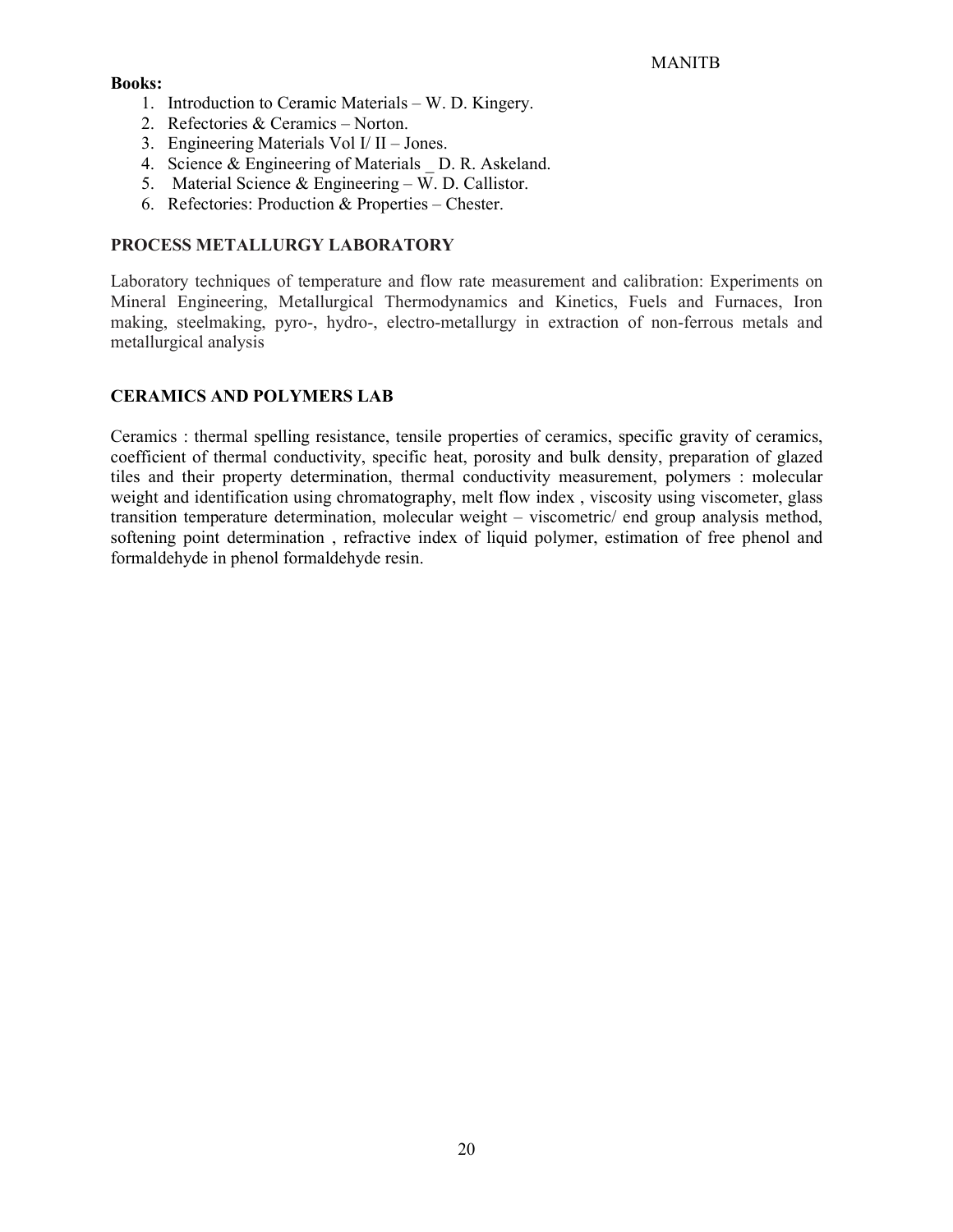# Course syllabus of  $III<sup>rd</sup> year$ (Even Semester)

#### MSME-351 POWDER METALLURGY

Production of metal and alloy powder, particle size  $\&$  shape, microstructure, specific surface, density, flow rate, compatibility sinterability , alloying techniques pressure less shaping, two and three particle models, sintering diagram, special sintering procedures, sintering furnaces, bearing materials, friction materials, tool materials, ferrite, cermets, dispersion strengthened materials, computer applications in powder metallurgy, numerical problems in powder metallurgy, design aspects in powder metallurgy.

A. K. Sinha Powder Metallurgy, Dhanpat Rai and sons, New Delhi 1998.

C.G. Goetzel, Treatise on powder Metallurgy Vol. I, II, III 1950, Interscience publishers, Newyork.

M. Yu. Balshin and S.S. Kiparisov, General Principles of Powder Metallurgy, Mir Publishers, Moscow 1980.

V. S. Arunachalam and O.V. Roman, Powder Metallurgy, (Recent Advances), 1989, Oxford and IBH

#### MSME-353 METAL FORMING

Introduction to Metallurgical Processing, Steps involved in processing and their scope. Elastic and Plastic behaviour of Materials, Engineering Stress-strain curve. True stress strain and flow curve, important relations of flow curve. Concept of stress and strain in two dimensions, principal stresses, Mohr's circle, Yield Criteria.

Crystal cells and transnational symmetry, plastic deformation by slip and Twining, Edge and screw Dislocation of single crystals, Strain hardening mechanisms, Cross slip. Flow cure for FCC single crystals, Grain boundaries, sub grain boundaries, solute atom and second phase particle, effects on plastic deformation, annealing cycles, re-crystallization and variables of annealing cycles.

Fundamentals of Metal Working, Classification of processes, Metal working system. Mechanics of metal working, Deformation energy and slab analysis approach. Temperature Effects, Hot working, Strain rate effects. Effects of metallurgical structure. Friction and lubrication in working. Workability, Residual stresses, Experimental techniques in working. Computer aided working.

Rolling Processes, Definition, Classification products and processing sequences in hot and cold rolling mills. Rolling mill types layouts, Mill line equipments, accessories for flat and shape rolling. Analytical aspects of rolling. Rolling load torque and power calculations, variables of rolling. Rolling mill controls. Defects in rolled products causes and remedies. Metallurgical aspects related to heating, re-heating, deformation during rolling and post rolling practices.

Forging process, Main forging operation, Open and closed die forging. Forging equipments, hammers process, special forging equipments for isothermal ring rolling, near net shape. Analytical aspect of open die forging and design aspects of closed die forging, Forging defects. Forget shape classification and study of forged components for various industrial applications with respect to forging practices.

Extrusion processes, Direct and Indirect Extrusion tooling, Analysis of simple extrusion, variables of extrusion. Products and materials suitable for extrusion. Process like impact, hookers and other based on extrusion principle, tube drawing operations and their analysis. Wire rod drawing operations, Analysis of wore rod drawing. Drawing load and energy calculations. Elementary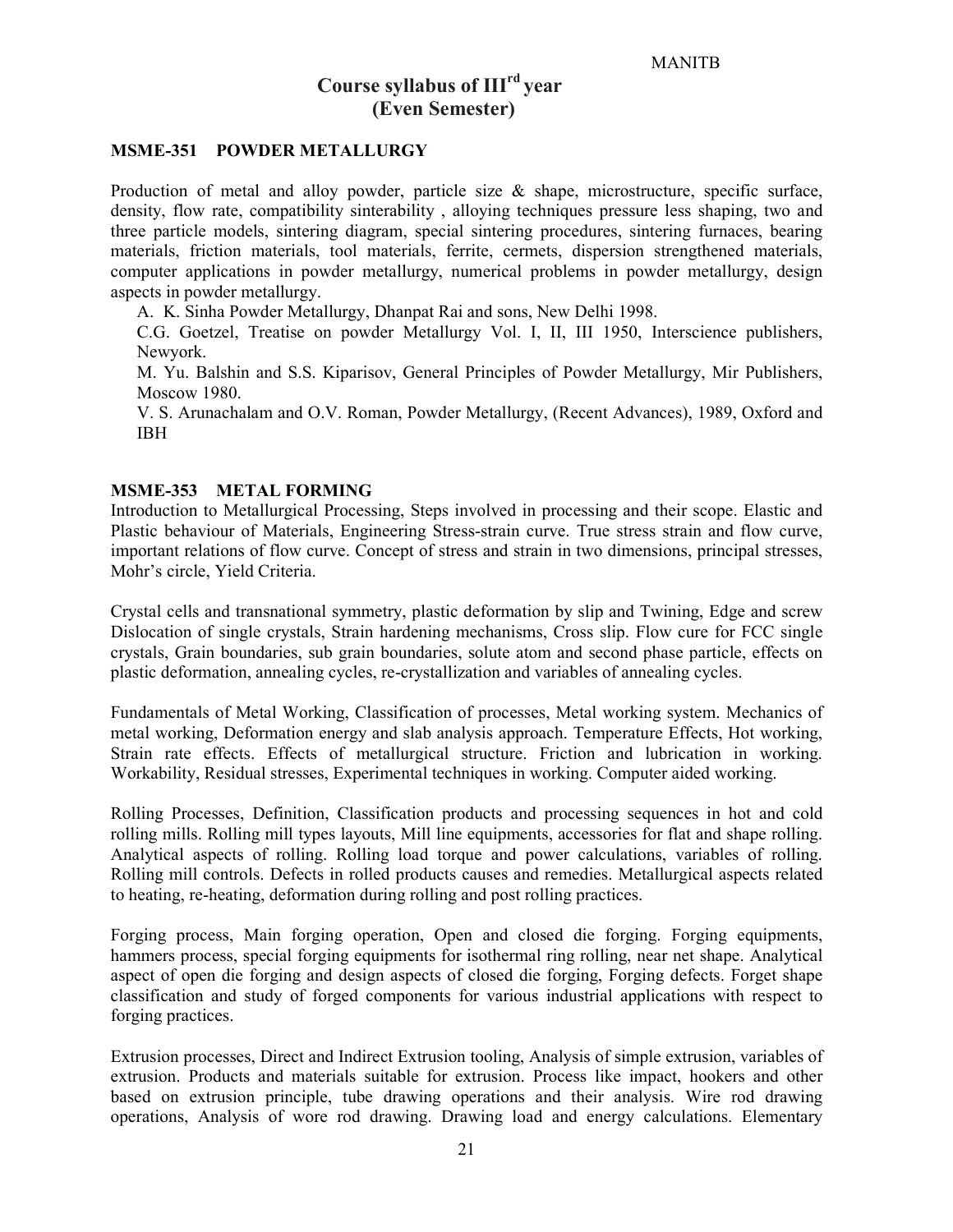concepts wire rod processing with new techniques of controlled cooling, Metallurgical aspacts. Sheet Metal Forging operation, Formability concepts. Drawing or stratching deep drawing, analysis of basic process, LDR, diffuse necking and formability limit diagram. Anisotropy and its effects, drivability tests.

# Books:

- 1. Mechanical Metallurgy: Dieter.
- 2. Principal of industrial Metal Working : G.W. Rowe
- 3. Metal Forming Mechanics and Metallurgy: Hosford and Caddell.

# Reference:

- 1. ASM Handbook Vol. 14
- 2. Hot Rolling and Steels : Roberts.

# MSME-354 HEAT TREATMENT

Recapitulation of Fe-C equilibrium diagram, solidification of cast iron, factors governing the structure, correlation of structure and properties, graphite flake, size and type, inoculation, malleable and nodular cast iron.

Eutectoid transformation in steel, and its significance, Time- Temperature Transformation diagrams, characteristics of pearlite and bainite transformations, Continuous cooling transformations, Characteristics of martensite transformation, Cooling rate, Concept of Hardenability. Methods of determining Hardenability, effect of various parameters on hardenability, Correlation of hardenability data.

Technology of Heat Treatment, Annealing, Normalizing, Hardening, Quenching media and their evaluation, Sub-zero treatment. Tempering, changes in structure and properties of steels during tempering, Temper embitterment, Austempering, Martempering, Patenting.

Principals, Techniques and applications of surface hardening treatments, Carburizing, Nitriding, Cyaniding, Flame and Induction Hardening, Heat Treatment of surface hardened components.

Heat Treatment Atmospheres, Protective atmospheres, Defects due to heat treatment, causes and prevention, case studies, Quenching stresses and defects.

Non-ferrous alloys – study of structure and properties, heat- treatment and uses of industrially important alloys:, Aluminum base wrought and cast alloys, Aluminum and Beryllium bronzes, Die casting alloys –Zn base and Mg base

# Books:

1. Engineering Physical Metallurgy & Heat Treatment by Prof. Y. Lakhtin

- 2. Physical Metallurgy for Engineers by D. S. Clark & W. R. Varney
- 3. Material Science & Metallurgy by Prof. V. D. Khodgire
- 4. Handbook of Heat Treatment of Steels by K. H. Prabhudeva
- 5. Heat Treatment- Principals & Techniques- TV Rajan, CP Sharma, A Sharma
- 6. Physical Metallurgy Principles , R.E. Reed Hill, Van Nostrand, East West Press, New York, New Delhi, 7. Introduction to Physical Metallurgy, S.H. Avner, McGraw Hill,
- 8. Physical Metallurgy for engineers, D.S Clark & W.R. varney, East West Press, New Delhi,
- 9. Heat treatment (Principles & Techniques), T.V Rajan and G.P. Sharma, Prentice Hall of India,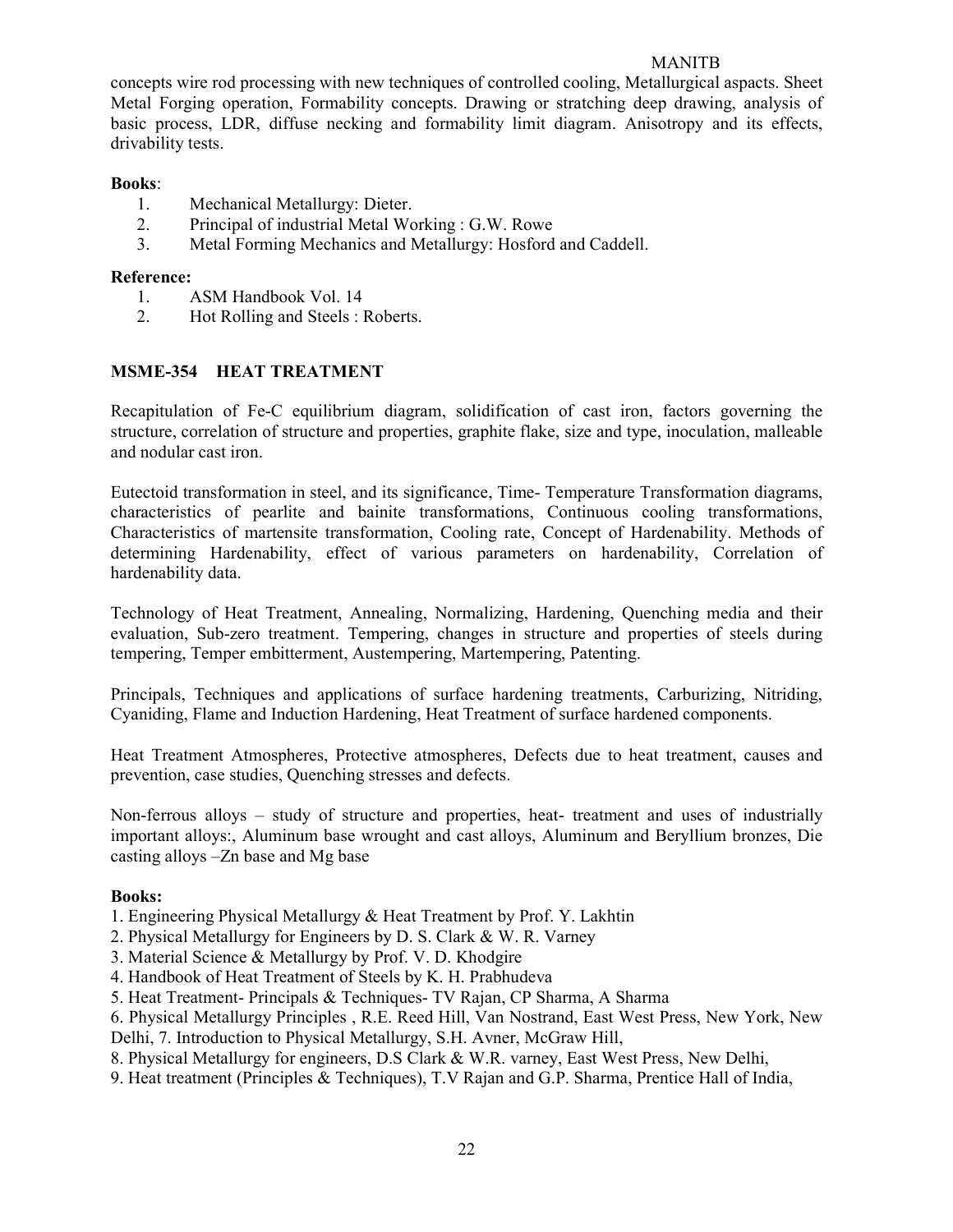#### MSME-355 STEEL MAKING

History of steel making, raw materials for steel making. Physico-chemical principles of steel making reactions.

Reaction kinetics, decarburization, dephorisation, deoxidation, desulphurization, alloying etc. efficiency of steel making processes.

Bessemer process, open hearth process, modified open hearth process, EOF process. design, construction and operation details. Advantages and limitations.

Oxygen steel making. Design, construction and operation of L.D., Q-BOP, hybrid process. Rotary vessels, modified oxygen steel malting, advantages and limitations.

Electric steel making and secondary steel making.

Pit side practice, ingote defects. Continuous casting principals. Plant design and operation. Steel quality in continuous casting, modern trends in continuous casting.

#### Books:

- 1. Modern Steel making Dr. R.H. Tupkary.
- 2. Fundamentals of steel making by E.T. Tukdogan
- 3. Secondary processing and casting of liquid steels- A. Ghosh
- 4. Steelmaking Kurdin.

#### H-358 HUMANITIES-3

### UNIT-I: Fundamentals of Management – I:

Management: Evolution, development, characteristics, principles, philosophy, Nature and function, (MBO), (MBE) their importance characteristics and applications.

#### UNIT-II: Fundamentals of Management – II:

Organizational Behavior, Human behavior, group dynamics. Leadership theories, styles and modern philosophies, motivation approaches and theories, communication, barriers and breakdowns, management information system, use of Computer in Management.

#### UNIT-III: Introduction to Personnel Management:

Employees, Personnel Management practices, methods, recruitment, selection, interviews, group discussions, training, placement and employees development, wages and incentives, labour welfare, conflict, Negotiations, best practices.

#### UNIT-IV: Introduction to Marketing and Sales Management:

Marketing concept, principles, functions, market survey and research, concepts of sales and distribution, channels of distribution, salesmanship, sales promotions, methods of advertising, copy right, sales management practices.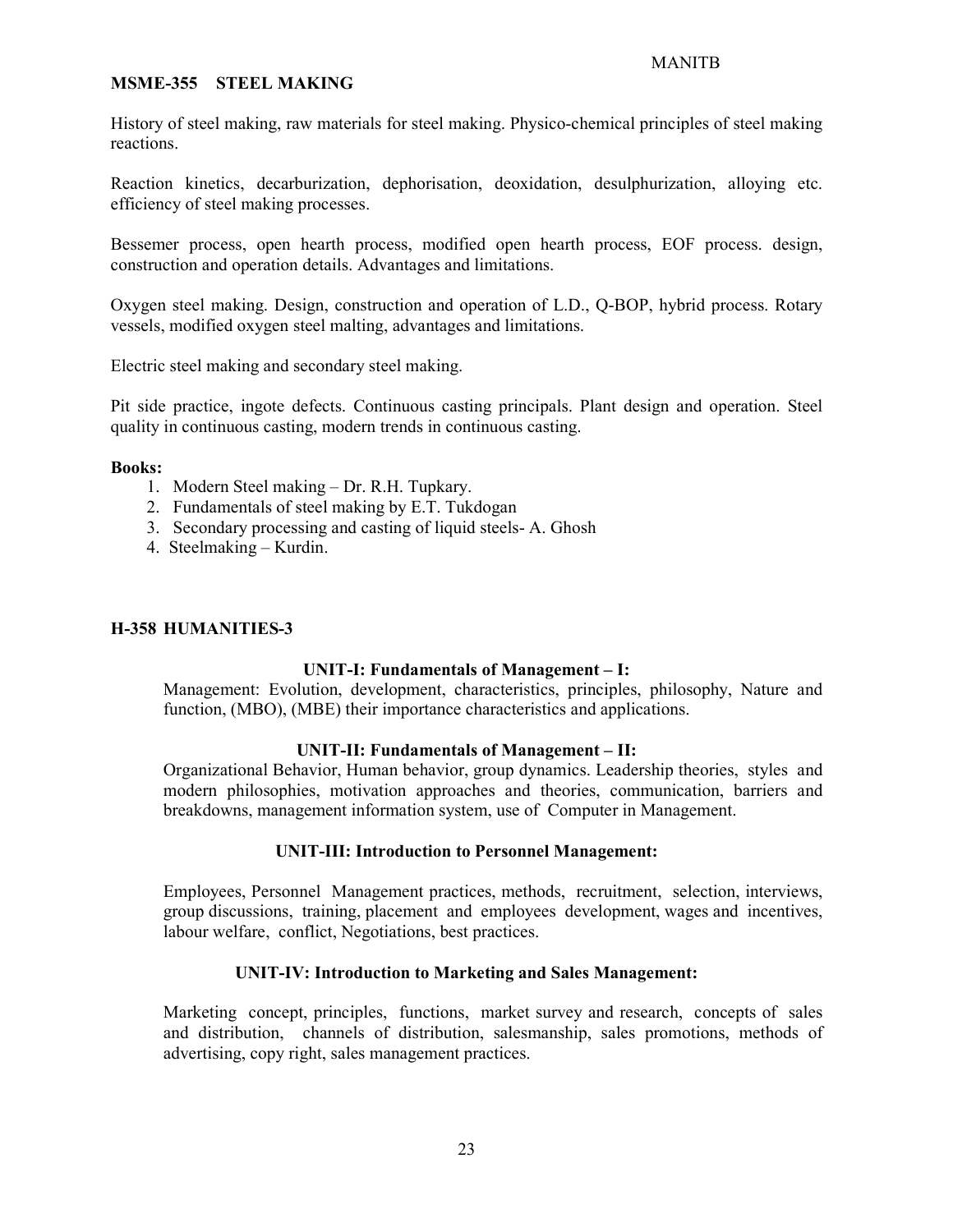### UNIT-V: Introduction to Financial Management

Nature and scope of Financial Management, goals of financial management, Sources of finance, Permanent long term, Short term Sources, Interest rates, annuity cost of capital, capital structure, decisions, Break-even Analysis, Financial Planning.

\*\*\*\*\*

#### Reference Books:

.

- 2. Principle of Marketing Philip Kotler
- 3. Industrial Management K.K. Ahuja
- 4. Financial Management S.K. Banerjee

Stonner & Freeman

#### MSME-391 MANUFACTURING PROCESS-I LAB

Powder Metallurgy: powder production, powder characterization, sieve analysis, optical microscopy, particle microstructure, flow rate, apparent density; powder compaction : determination of compressibility curve, porosity determination, specimen preparation for tensile test, sintering of green compacts, tests for sintered properties : shrinkage/ growth, sintered density porosity, tensile strength, hardness using Housefeild tensometer, microstructure; welding : welded specimens by shielded metal arc welding, oxy fuel gas welding, TIG welding and MIG welding, testing and examination of welded specimens Rockwell hardness, tensile strength (transverse and reduced section), yield strength ( transverse and reduced section), nick break test, microstructures of weld zone, heat affected zone and parent metal, deposition efficiency in shielded metal arc welding, welder qualification tests

#### MSME-392 HEAT TREATMENT LAB

Microstructures of cast irons, plain carbon steels, alloys steels, brasses, bronzes. Babbits, aluminumsilicon alloys, aluminum copper alloys, photomicrography; heat treatments, full annealing, normalizing, hardening and tempering of plain carbon steels, jominy end quench test, pack carburizing , precipitation hardening, diffusion studies, recrystallization and grain growth, heat treatment of high speed steels and stainless steels, macro-micro structure study of forged, rolled, cast and welded structures.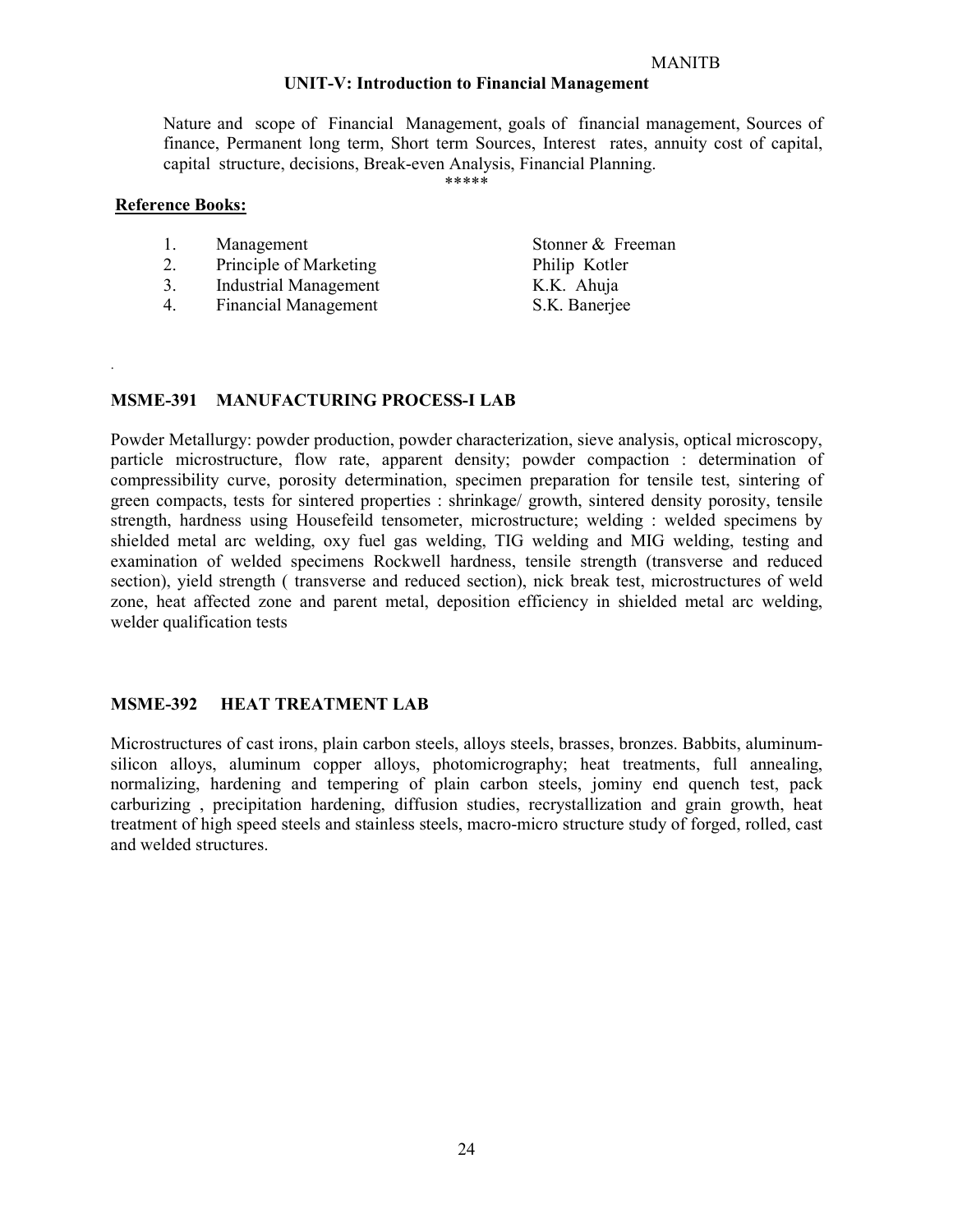# Course syllabus of IV<sup>th</sup> Year (Odd Semester)

#### MSME-401 SURFACE ENGINEERING

- Philosophy of surface engineering, general applications and requirements.
- Basic principles of electrochemistry and aqueous corrosion processes. Corrosion problems in the aerospace industry. General corrosion, pitting corrosion, crevice corrosion, influence of deposits and anaerobic conditions. Exfoliation corrosion. Corrosion control. High temperature oxidation and hot corrosion. Corrosion/mechanical property interactions. Friction and Wear: Abrasive, erosive and sliding wears. The interaction between wear and corrosion.
- Analytical Techniques: X-ray diffraction, TEM, SEM and EDX, WDX analysis, surface analysis by AES, XPS and SIMS, overview of other techniques. Data interpretation and approaches to materials analysis.
- Surface engineering as part of a manufacturing process. Integrating coating systems into the design process. Coating manufacturing processes. Electro deposition. Flame Spraying. Plasma spray. Physical vapour deposition. Chemical vapour deposition. HIP surface treatments. Paint and paint systems.
- Coating systems for corrosion and wear protection. Coating systems for gas turbines. New coating concepts including multi-layer structures, functionally gradient materials, intermetallic barrier coatings and thermal barrier coatings.

#### MSME402 CASTING AND WELDING

Unit  $-1$ 

Introduction to casting: Casting as a process of Manufacturing. A brief idea about patterns.Moulding processes, Equipments and Mechanisation; Mould re-enforecement, Mould factors in metal flow, Moulding factors in casting design. Brief introduction to various types of binders for mould and core-making.

Liquid Metals: Properties of Liquid Metals: Thermal properties, Viscosity, Surface tension and Density and role of these properties in foundry. Melting Practices for Casting: A brief idea about the various melting units and their operations; Melting and post-melting treatments; industrial melting practices as adopted to a few Metals and Alloys, such as Cast Iron, Steel, Copper, Aluminium etc.

#### Unit  $-2$

Principles of Gating and Risering: Solidification of Casting, Types of gates and risers; chowrinov rule; Wlodawer system of determining feeder-head repairements; various measures for improving casting yield.

#### Unit - 3

Special Casting Methods: Investment Casting, Die Casting, CENTIFUGAL Casting, Full Mould Casting,; Vacuum Sealed Casting, etc.

Casting Defects and their Remedies: The various casting defects; their causes and remedial measures.

#### Unit - 4

Welding Processes Welding versus other joining/ process. Theory and classification of welding process. Manual metal arc, submerged arc, Gas teengsten arc (TIG), Gas metal arc, Plasma arc,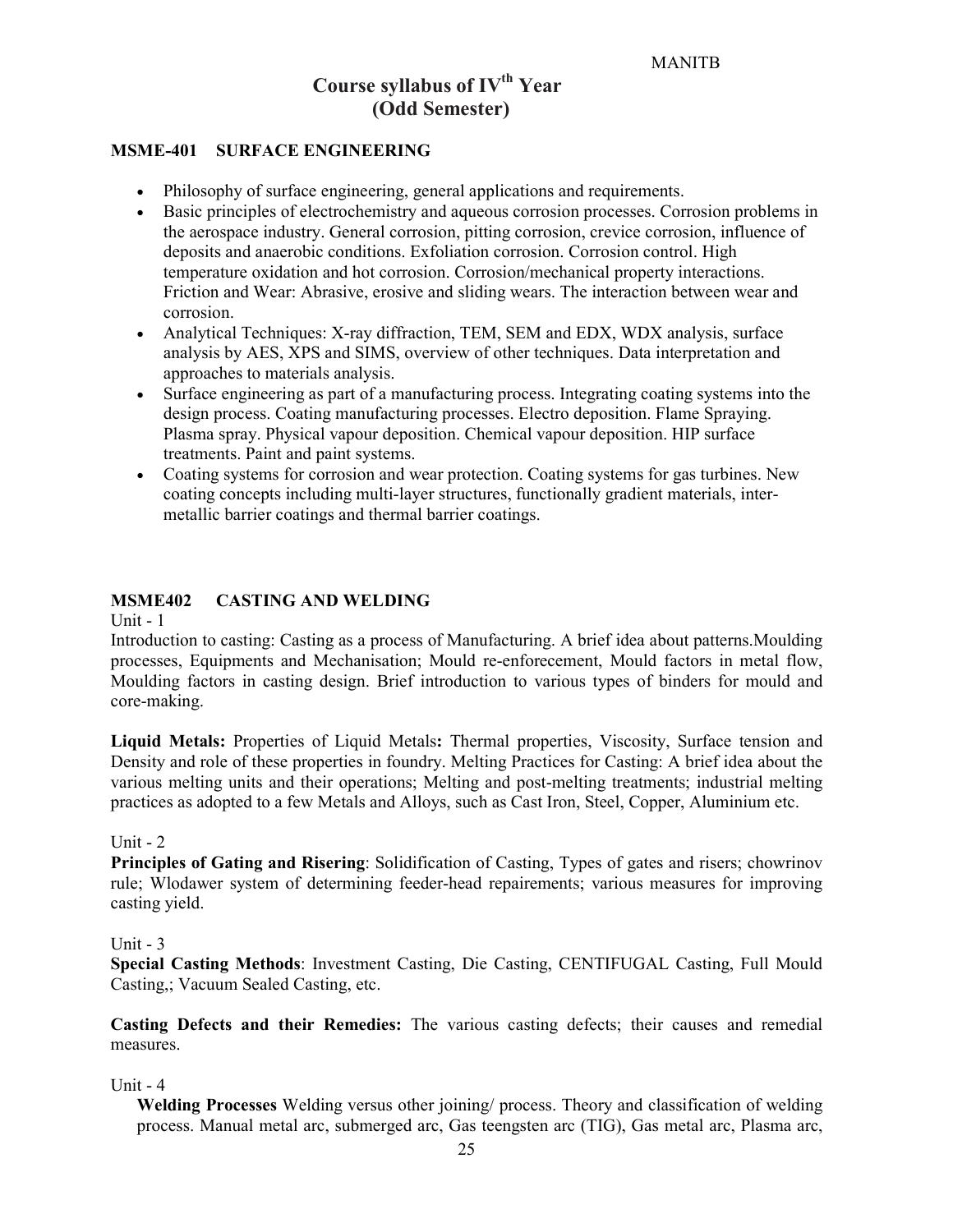and flux-cored arc welding, electron beam, laser and electroslag welding, pressure welding, friction, diffusion and ultrasonic welding, resistance welding, brazing soldering and spraying.

# Unit  $-5$

Welding metallurgy: Thermal cycle in welding, use of oron-carbon, TTT, and CCT diagrams, welding of mild an low alloy steels, carbon equivalent, cold cracking, the hydrogen problem, pheheating and last heating, welding of austenite stainless steel, cast irons and cast steels, welding metallurgy of AI, Cu and Ti alloys, Joining of dissimilar materials.

Weld defects. Testing of weld and weldabilety.

Elective-I MSME 421-424 Elective-II MSME 431-434 OPEN ELECTIVE (OUT OF THESE TWO)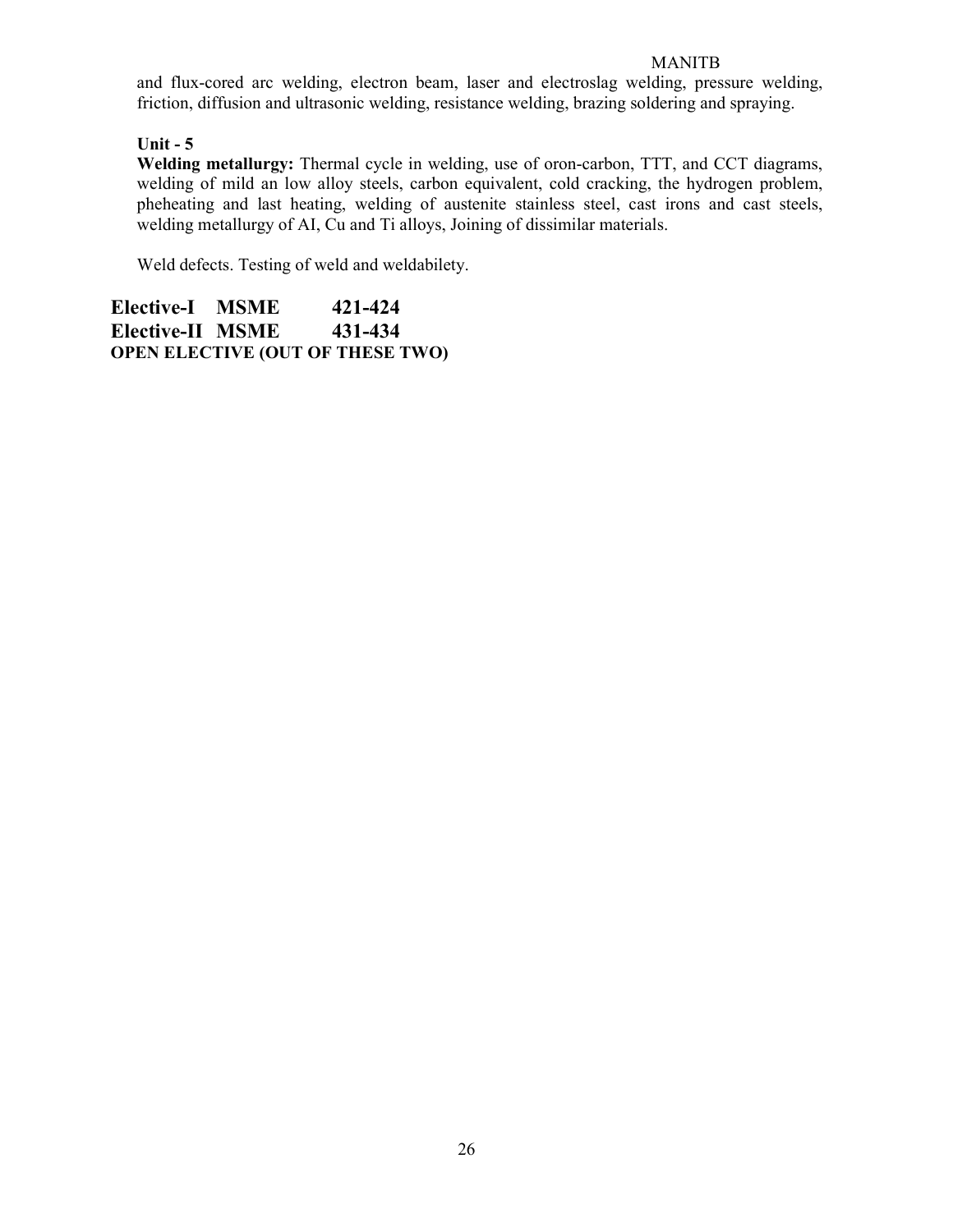# Course syllabus of  $IV<sup>th</sup> Year$ (Odd Semester)

#### H-408 HUMANITIES-IV

Syllabus to be in incorporated here

#### MSME-451 MANUFACTURING PROCESSES: SELECTION & DESIGN

Overview of manufacturing systems; role of traditional and near-net shape processes in manufacturing industry; Basic attributes of manufactured products -size and shape complexity,

machining requirement and machining losses, dimensional tolerances, surface condition, mechanical properties and manufacturing costs, expendable mold and permanent mold shape casting processes;

Open die and closed die forging processes and design considerations; Manufacturing processes for making products such as sheets, round/sectioned bars, seamless tubes/rings and wires;

Criteria for selection of metal and ceramic powder production processes for a given application; Powder processing equipments and their selection; Joining processes, selection and design; Case studies with CAD/ CAM aspects.

| <b>Elective-III MSME</b> | 461-464 |
|--------------------------|---------|
| <b>Elective-IV MSME</b>  | 471-474 |

Dated: 21/07/2010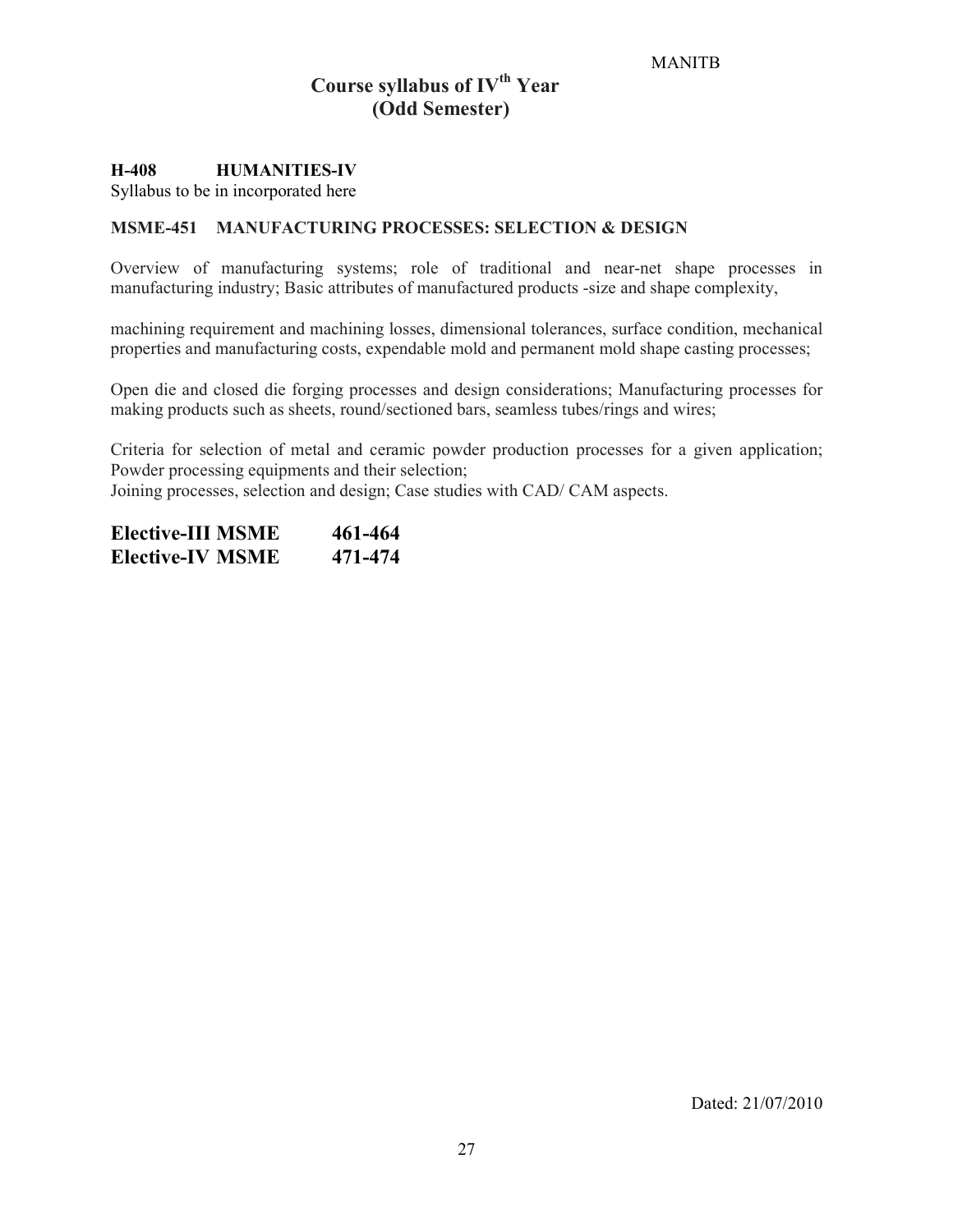List and syllabi of elective courses offered in B.Tech MSME Program w.e.f

2010-11 session:<br>Elective-I MSI Elective-I MSME 421-424<br>Elective-II MSME 431-434 MSME 431-434 Elective-III MSME 461-464 Elective-IV MSME 471-474

**Open Elective (OE)** will consist of all the courses listed in Elective I & II.

| SI.<br>No.     | Course<br>No.      | Title of the course                | <b>Syllabus</b>                                                                                                                                                                                                                                                                                                                                                                                                                                                                                                                                                                |
|----------------|--------------------|------------------------------------|--------------------------------------------------------------------------------------------------------------------------------------------------------------------------------------------------------------------------------------------------------------------------------------------------------------------------------------------------------------------------------------------------------------------------------------------------------------------------------------------------------------------------------------------------------------------------------|
|                | <b>MSME</b><br>421 | Advances in Powder<br>Metallurgy   | Advances in metal powder production methods,<br>Characterization of metal powders: Chemical<br>composition and structure: Particle size and<br>their shape and their determination: Powder<br>compressibility<br>flow,<br>and<br>porosity<br>measurements: Treatment of metal powders:<br>Behaviour of powder during compaction: Die<br>compaction: Types of presses: Tooling and<br>design: Modern<br>methods<br>of powder<br>consolidation,<br>Isotactic<br>Roll<br>pressing:<br>compaction, Powder extrusion and forging, Slip<br>casting, evaluation of sintered products. |
| $\overline{2}$ | <b>MSME</b><br>422 | Special Steels and<br>Cast Iron    | Mechanical Behaviour of steels: Iron-carbon<br>equilibria: Structure<br>and property<br>phase<br>relationship in steels: High strength low alloy<br>structural steels: Medium high carbon ferrite-<br>pearlite steels: Tool steels, stainless steels,<br>surface hardening of steels, welding of steels.<br>Mareging and TRIP steels, Cast Iron and ADI                                                                                                                                                                                                                        |
| 3              | <b>MSME</b><br>423 | <b>Composite Materials</b>         | Classification of<br>composite<br>materials,<br>Dispersion strengthened, particle-reinforced and<br>fiber-reinforced<br>composites,<br>laminates,<br>and reinforcement<br>properties of<br>matrix<br>materials: Micromechanics and principle of<br>strengthening, elastic properties, stress-strain<br>be-haviour,<br>relations,<br>fracture<br>Fabrication<br>methods and structural applications of different<br>types of composite materials.                                                                                                                               |
| 4              | <b>MSME</b><br>424 | <b>Hydro Metallurgy</b>            | kinetic<br>Thermodynamic<br>and<br>principles<br>involving solid solution equilibria: Various unit<br>Hydrometallurgy,<br>operations<br>in<br>such<br>as,<br>pretreatment of raw materials, leaching, solvent<br>extraction, ion exchange, gaseous reduction,<br>cementation, precipitation, electro-winning, etc.:<br>Technological<br>aspect<br>typical<br>of<br>hydrometallurgical plants.                                                                                                                                                                                  |
| 5              | <b>MSME</b><br>431 | Sintering and Sintered<br>Products | Stages of sintering, driving forces for sintering,<br>mechanism of sintering, liquid phase sintering,                                                                                                                                                                                                                                                                                                                                                                                                                                                                          |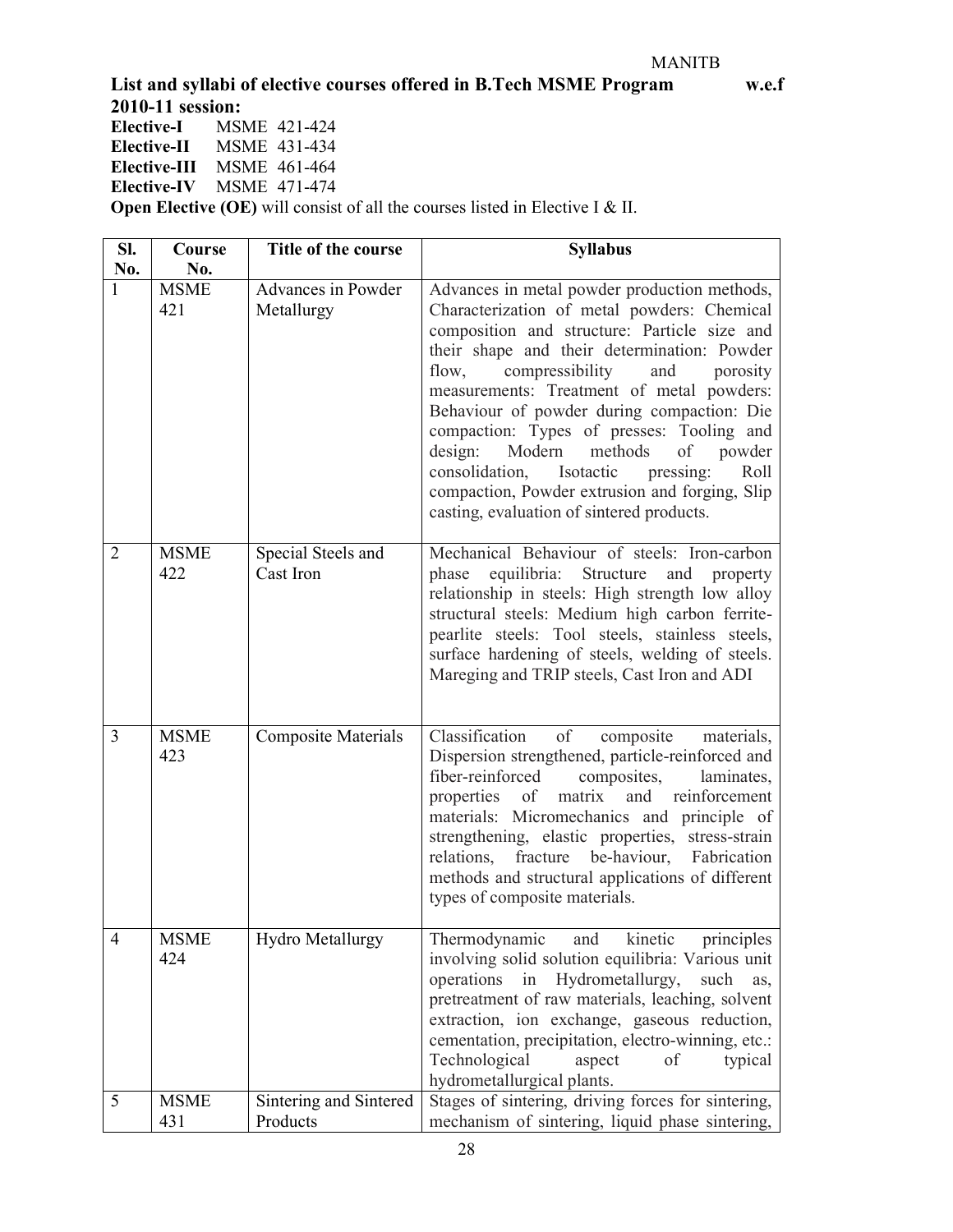|   |                    |                                                                      | <b>MANITB</b>                                                                                                                                                                                                                                                                                                                                                                                                                                                                                                                                                                                                                                                                                                                                                                                                                                                                                                                                              |
|---|--------------------|----------------------------------------------------------------------|------------------------------------------------------------------------------------------------------------------------------------------------------------------------------------------------------------------------------------------------------------------------------------------------------------------------------------------------------------------------------------------------------------------------------------------------------------------------------------------------------------------------------------------------------------------------------------------------------------------------------------------------------------------------------------------------------------------------------------------------------------------------------------------------------------------------------------------------------------------------------------------------------------------------------------------------------------|
|   |                    |                                                                      | processing: Sintering<br>furnaces<br>hot<br>and<br>atmosphere: Iron, copper and aluminium base<br>P/M alloys: Porous materials: Friction and<br>Antifriction materials: Brushes, Heavy alloys,<br>Cemented carbides: Cermets, Electrical contact<br>materials.                                                                                                                                                                                                                                                                                                                                                                                                                                                                                                                                                                                                                                                                                             |
| 6 | <b>MSME</b><br>432 | Deformation<br>Phenomena                                             | Stress and strain tensors: Anisotropic and<br>isotropic elastic stress-strain relations: Dynamic<br>elasticity:<br>Anelasticity,<br>visco-elasticity:<br>Phenomenological<br>aspects<br>of<br>plastic<br>deformation in crystalline materials: Creep and<br>Fatigue: Types of Fracture: Griffith theory of<br>brittle fracture and its modification: Ductile<br>fracture: Notch effect in fracture: Fracture<br>mechanics.                                                                                                                                                                                                                                                                                                                                                                                                                                                                                                                                 |
| 7 | <b>MSME</b><br>433 | Nano Materials:<br>Processing and<br>Properties                      | Definition and Classification of Nanomaterials,<br>Fundamental Properties of various primary<br>material<br>classes (Metals, ceramics<br>and<br>Polymers), Size dependent properties<br>and<br>characterization<br>techniques<br>various<br>of<br>Nanomaterials, Synthesis / Consolidation routes<br>to produce Nanomaterials, Mechanochemical<br>synthesis to produce nanosized precursor<br>powders, Various routes to<br>produce<br>Nanometallic alloys (Rapid solidification),<br>Challenges in processing bulk<br>ceramic<br>nanomaterials, Various densification routes for<br>nanoceramics and nanoceramic composites,<br>Processing- structure-properties of important<br>bulk nanomaterials, Mechanical Properties,<br>Thermal properties, Tribological Properties,<br><b>Biological Properties</b><br>(Biomedical applications), Applications of bulk<br>nanomaterials, Critical issues related to<br>understanding properties of nanomaterials. |
| 8 | <b>MSME</b><br>434 | Quantitative<br>Microscopy                                           | Mathematical treatment of prediction<br>of<br>microstructure: Estimation of size distribution<br>of inclusions from measurements on a two<br>dimensional section: Image analysis through<br>computers.                                                                                                                                                                                                                                                                                                                                                                                                                                                                                                                                                                                                                                                                                                                                                     |
| 9 | <b>MSME</b><br>461 | Processing and<br>Applications of<br>Refractory Metals and<br>Alloys | Characteristics of Pure Refractory Metals-<br>crystal structure, Physical, chemical, mechanical<br>and thermal properties of refractory metals;<br>Alloys of Refractory Metals, Powder processing<br>of refractory metals and alloys; Structure and<br>Properties of Refractory Alloys- substitutional<br>alloy,<br>doped Wand Mo,<br>dispersion-<br>strengthening alloys, tungsten heavy alloys,<br>composites reinforced with refractory metal-<br>fibers, refractory-metal cermets, amorphous<br>refractory alloys; Application of Refractory<br>Metals<br>Alloys: general applications,<br>$\&$                                                                                                                                                                                                                                                                                                                                                        |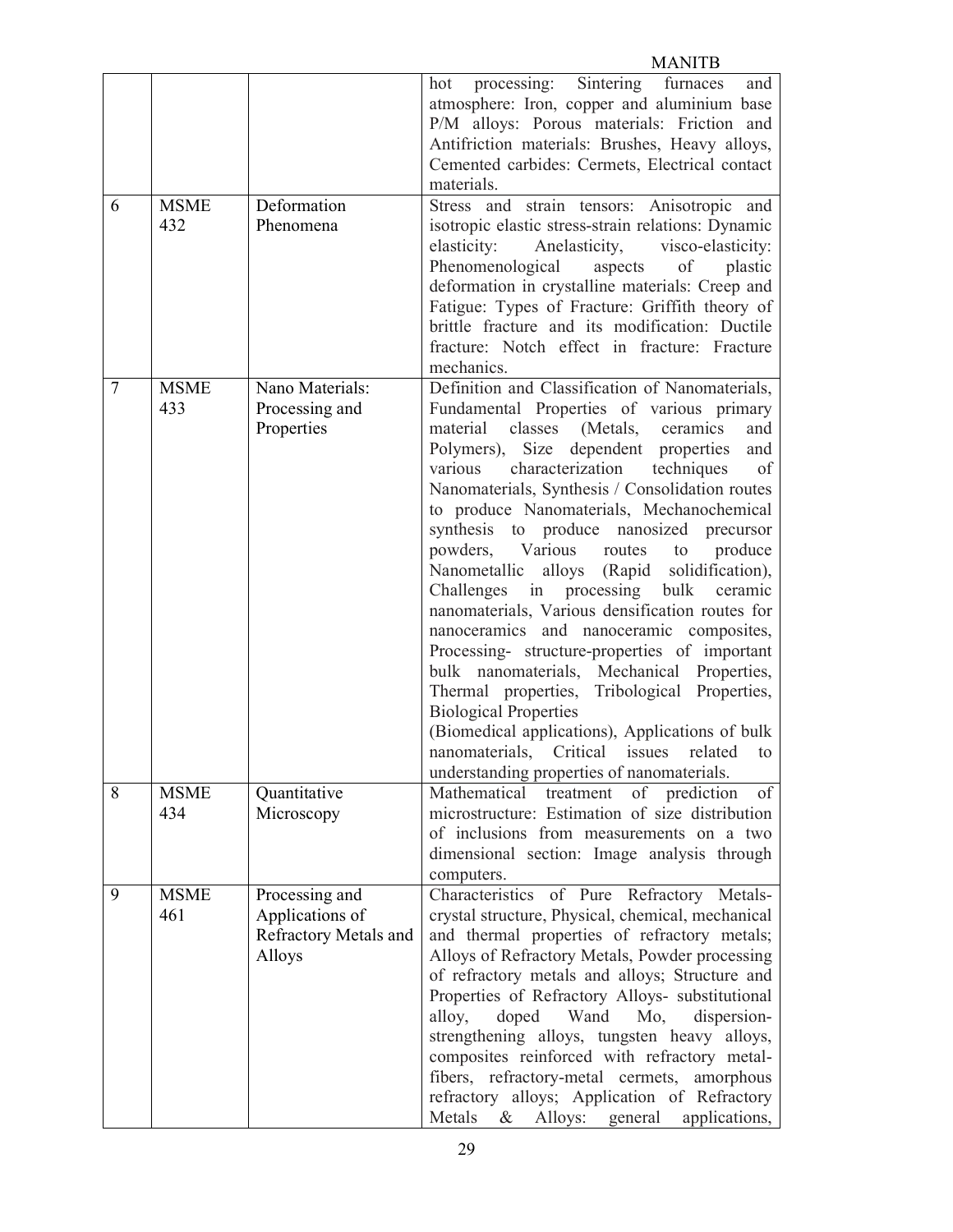|    |                    |                                                              | <b>MANITB</b>                                                                                                                                                                                                                                                                                                                                                                                                                                                                                                                                                                                                                                                                                                                                                                                             |
|----|--------------------|--------------------------------------------------------------|-----------------------------------------------------------------------------------------------------------------------------------------------------------------------------------------------------------------------------------------------------------------------------------------------------------------------------------------------------------------------------------------------------------------------------------------------------------------------------------------------------------------------------------------------------------------------------------------------------------------------------------------------------------------------------------------------------------------------------------------------------------------------------------------------------------|
|    |                    |                                                              | requirements for special applications, porous<br>metals, refractory alloy for electrical contacts,<br>refractory<br>metals<br>for<br>superconductors,<br>requirements of use in themo-nuclear reactors,<br>refractory<br>alloys for thermal-management<br>applications, refractory alloys for wear-resistant<br>applications; case studies; Novel Processing<br>Techniques                                                                                                                                                                                                                                                                                                                                                                                                                                |
| 10 | <b>MSME</b><br>462 | Modern Trends in<br>Metal Forming<br>Processes               | Limitation of conventional metal forming<br>methods: Powder rolling and its various<br>variants, spray rolling, direct strip process:<br>Powder, spray, rotary and isothermal forging:<br>Hydrostatic and powder extrusion: Conform<br>process: Applications of these processes for<br>making conventional and speciality products.                                                                                                                                                                                                                                                                                                                                                                                                                                                                       |
| 11 | <b>MSME</b><br>463 | Heat and Mass<br>Transfer                                    | Review of the basic concepts in heat, mass and<br>momentum transfer: Advanced topics in<br>convective heat and heat transfer: Radiative heat<br>transmission: Simultaneous heat and mass<br>transfer:<br>Selected topics in metallurgical<br>engineering, Reaction kinetics.                                                                                                                                                                                                                                                                                                                                                                                                                                                                                                                              |
| 12 | <b>MSME</b><br>464 | Non-Equilibrium<br>Processing of<br>Materials                | Introduction to non-equilibrium processing<br>Thermodynamics and kinetics of metastable<br>phase<br>formation; Rapid<br>solidification:<br>Undercooling. Phase diagram of metastable<br>Methods of rapid<br>solidification,<br>states,<br>Application for rapid solidification; Mechanical<br>alloying: Process of mechanical alloying,<br>Mechanism of alloying Energy criteria for<br>mechanical<br>alloying,<br>Synthesis<br>of<br>non-<br>equilibrium phases, Application of mechanical<br>alloying, Metallic glass : Understanding of glass<br>formation, thermal stability and glass forming<br>of<br>ability,<br>structure<br>metallic<br>glass,<br>crystallization behavior, properties of metallic<br>Special non-equilibrium<br>application,<br>glass,<br>processing and phase transformations. |
| 13 | <b>MSME</b><br>471 | Sintered Tool<br>Materials                                   | Classification of cutting materials-tools steels,<br>cemented carbides, ceramic tools and diamond<br>tools: Production method of raw materials<br>powder steel, tungsten carbide, cobalt, Al <sub>2</sub> O <sub>3</sub> ,<br>$Si3N4$ etc.: Consolidation of shaped products,<br>sintering mechanism liquid phase sintering, cold<br>and hot isostatic pressing: Reclamation of tool<br>materials, Evaluation of sintered tool material.                                                                                                                                                                                                                                                                                                                                                                  |
| 14 | <b>MSME</b><br>472 | Engineering<br>Application of<br>Dislocation in<br>Materials | Introduction<br>dislocation,<br>disclinations,<br>to<br>dispirations. Isotropic and anisotropic stress<br>fields and energies of dislocations. Stability of<br>dislocation in crystal structure: Interaction<br>between dislocations, impurities, microparticles<br>and related topics in deformation and relation of                                                                                                                                                                                                                                                                                                                                                                                                                                                                                     |